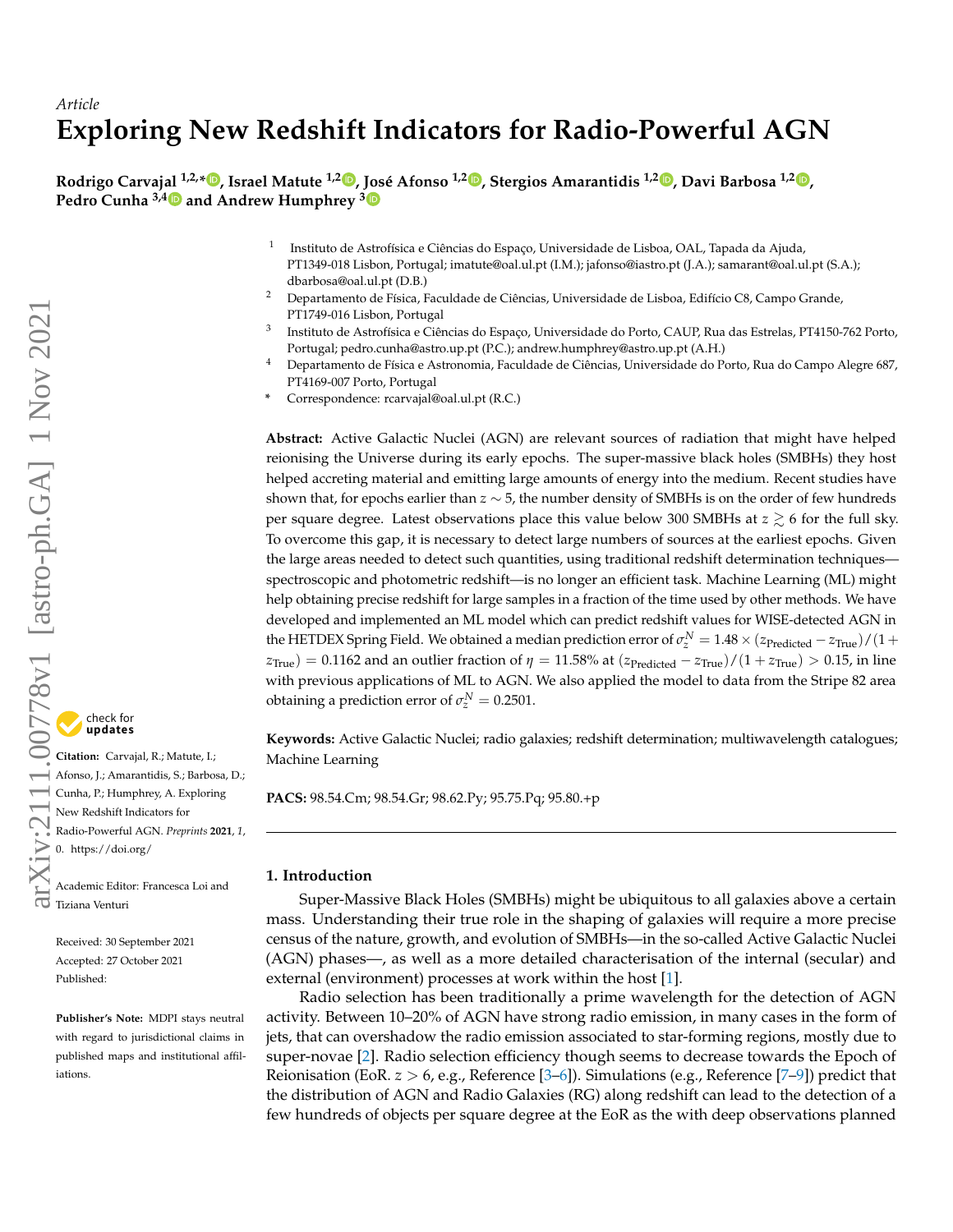for future observatories, e.g., SKA, *µ*Jy sensitivity levels [\[10\]](#page-13-6). These expectations collide with the most recent compilations (see, for instance, Reference [\[11](#page-13-7)[,12\]](#page-13-8)), which show that only ∼300 sources have been confirmed to exist at *z* > 6 over most of the sky. Environmental (CMB) and intrinsic (QSO versus radio mode accretion) conditions might be responsible for the lower rate of radio powerful sources at *z* > 5 but, selection criteria, might also be playing a role [\[13\]](#page-13-9). Nevertheless, current radio instruments and recently completed surveys [\[14–](#page-13-10)[17\]](#page-14-0) have allowed detection of larger numbers of RG (e.g., Reference [\[18–](#page-14-1)[20\]](#page-14-2)) that could be used to better understand the origin and evolution of radio emission in AGN.

To place radio AGN in the proper cosmological context and derive their intrinsic properties, and given the time constrains imposed for the compilation of significant spectroscopic samples, alternative estimates for redshift need to be used. Template-based photometric redshifts have proven to be an efficient alternative by trading precision for sky coverage. The sizes of the new catalogues though, with tens to hundred of millions of sources, imply a significant—and ever increasing—investment in computational time. These issues raise the need for additional approaches which might be able to obtain the redshift information for a large number of astrophysical sources with enough precision and within a reasonable amount of time.

The tremendous increase of computing power over the last decades has allowed the application of evolved statistical methods in the analysis of large and complex datasets. Using previously-fed data, it is possible to predict, with relevant confidence, the behaviour new data will have. This is what has been called Machine Learning (ML). In Astrophysics, ML has been used in a wide range of subjects (in AGN and other types of sources), such as redshift determination (e.g., Reference [\[21](#page-14-3)[,22\]](#page-14-4)), morphological classification (e.g., Reference [\[23](#page-14-5)[–27\]](#page-14-6)), source selection and classification (e.g., Reference [\[28–](#page-14-7)[31\]](#page-14-8)), image and spectral reconstruction (e.g., Reference [\[32\]](#page-14-9)), and more [\[33](#page-14-10)[,34\]](#page-14-11). Despite its range of applications, ML has received some criticism related to the interpretability of the derived models, e.g., most ML models cannot provide coefficients that allow to create an analytical expression for example [\[35\]](#page-14-12). This implies that it may not be straightforward to understand the exact role that the measured properties have into the prediction a model might make.

Recent work has been done to improve interpretability. Feature importance [\[36\]](#page-14-13) can be derived, mostly for Tree-Based models, i.e., models that use decision trees to classify or predict properties. In this scenario, a feature with a high importance will be, in general, in the higher levels of the decision trees used for the modelling. A different method for assessing the impact of features is that of Shapley Values [\[37\]](#page-14-14). Opposite to feature importance, Shapley values, which have been defined in the context of Game Theory to determine the contribution of a player in a cooperative game, can help in understanding how the features impact each individual prediction. A more thorough description on how Shapley values work can be seen in Molnar [\[38\]](#page-15-0).

Astronomical data is very heterogeneous in its current form, with small areas of the sky covered extensively at all wavelengths and with high sensitivity but also larger areas with sparser multiwavelength coverage. Therefore, the homogeneous and deep multiwavelength coverage required for the most accurate models can only be achieved over a few to tens of degrees. The derived models in these fields could then be applied first to present surveys with less extensive and deep multiwavelength coverage (e.g., LoTSS, Stripe82, RACS, MIGHTEE, etc.) and then also to the upcoming all-sky surveys, e.g., SKA, LSST, eROSITA, etc., delivering observations with comparable depth and multiwavelength coverage as current small fields.

In this work, we describe an ML model aiming to predict the redshift for AGN based on the multiwavelength properties of the HETDEX Spring Field with the minimum amount of data preparation possible. The model will be then tested in data from the SDSS Stripe 82 Field where multiwavelength coverage and depth vary with respect to the HETDEX Spring Field.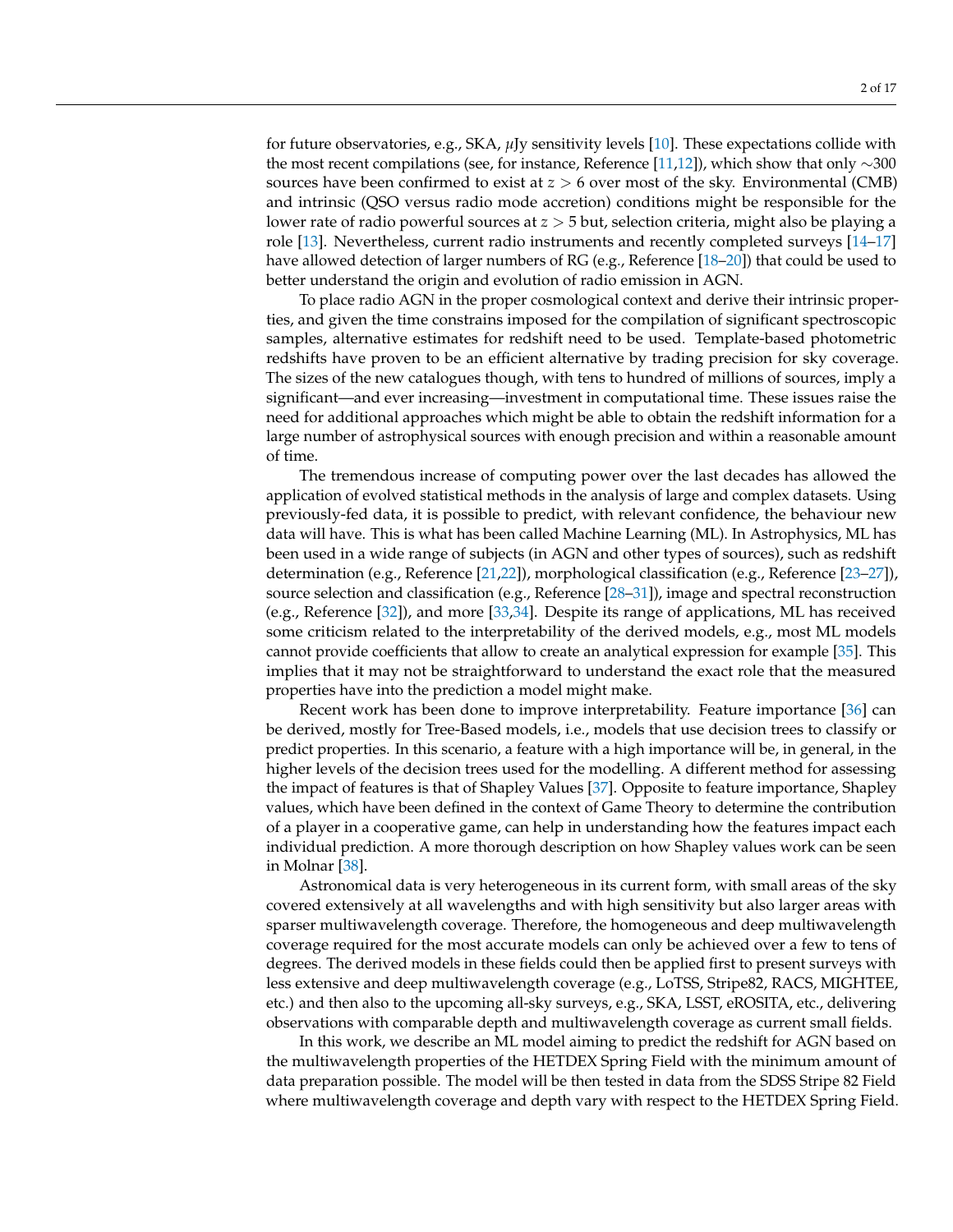This approach would test the validity of the derived ML model based on a field into other fields with slightly different spectral coverage.

The structure of this article is as follows. In Section [2,](#page-2-0) we present the used data, its preparation for ML training and describe the selection of models and the metrics used for assess their results. In Section [3,](#page-6-0) the results of model training and validation are shown, as well as the predictions over the Stripe 82 field. We present the discussion of our results in Section [4.](#page-7-0) Finally, in Section [5,](#page-10-0) we summarise our work.

#### <span id="page-2-0"></span>**2. Materials and Methods**

# <span id="page-2-3"></span>*2.1. Data*

We have selected all the detections listed on the CatWISE2020 catalogue (CW, [\[39\]](#page-15-1)) that are located in the HETDEX Spring Field and that have been covered by the LOFAR DR1 measurements [\[17\]](#page-14-0) (see Figure [1\)](#page-2-1). The CatWISE2020 catalogue has measurements in the WISE bands W1 and W2 (at 3.4  $\mu$ m and 4.6  $\mu$ m, respectively), with a 90% completeness depth at W1 = 17.7 mag and W2 =17.5 mag. LOFAR observations cover an area of 424 deg<sup>2</sup>, with a median sensitivity of 71µJy/beam and a 6" resolution. In that way, we have obtained 6,729,647 detected sources.

<span id="page-2-1"></span>

**Figure 1.** Area of the HETDEX Spring Field covered by the LOFAR DR1 measurements. Figure prepared, in part, using the Python package MOCPy [\[40\]](#page-15-2).

The sources have been then cross-matched with other catalogues in different wavelengths using a search radius of 5". We have selected surveys with large sky coverages, such as: VLASS (3 GHz) [\[16\]](#page-14-15), LoTSS-DR1 (150 MHz) [\[17\]](#page-14-0), Pan-STARRS DR1 [\[41,41\]](#page-15-3), GALEX AIS GR6+7 [\[42\]](#page-15-4), GMRT 150 MHz all-sky [\[43\]](#page-15-5), 4XMM-DR9 [\[44\]](#page-15-6), 2MASS All-Sky [\[45,](#page-15-7)[46\]](#page-15-8), and AllWISE (AW [\[47\]](#page-15-9)). The 20 selected photometric bands are listed in Table [1.](#page-2-2) To homogenise photometric measurements, we converted all fluxes and magnitudes to AB magnitudes.

<span id="page-2-2"></span>

| <b>Table 1.</b> Photometric bands included in the dataset. |
|------------------------------------------------------------|
|------------------------------------------------------------|

| Survey/Instrument | <b>Bands</b>                                                      | Survey/Instrument | <b>Bands</b>      |
|-------------------|-------------------------------------------------------------------|-------------------|-------------------|
| CatWISE2020       | W1, W2                                                            | VLASS.            | $3.0 \text{ GHz}$ |
| <b>AllWISE</b>    | W <sub>1</sub> , W <sub>2</sub> , W <sub>3</sub> , W <sub>4</sub> | <b>GALEX</b>      | <b>FUV, NUV</b>   |
| Pan-STARRS        | g, r, i, z, y                                                     | 2MASS             | $L$ , H, K        |
| <b>LOFAR</b>      | 150 MHz                                                           | <b>XMM-NEWTON</b> | $0.2 - 12 keV$    |
| <b>GMRT</b>       | 150 MHz                                                           |                   |                   |

<span id="page-2-4"></span>We then selected the sources that could be linked to the emission of an AGN. Thus, we cross-matched our catalogue with the Million Quasar Catalog $^1$  $^1$  (MQC, v7.2, [\[48\]](#page-15-10)). It lists published type-I QSOs/AGN, quasar candidates, type-II object and blazars along with the best available redshift values for each of them, i.e., spectroscopic or photometric redshifts. For the HETDEX Spring Field, 32,365 objects have been identified, in different surveys, as AGN.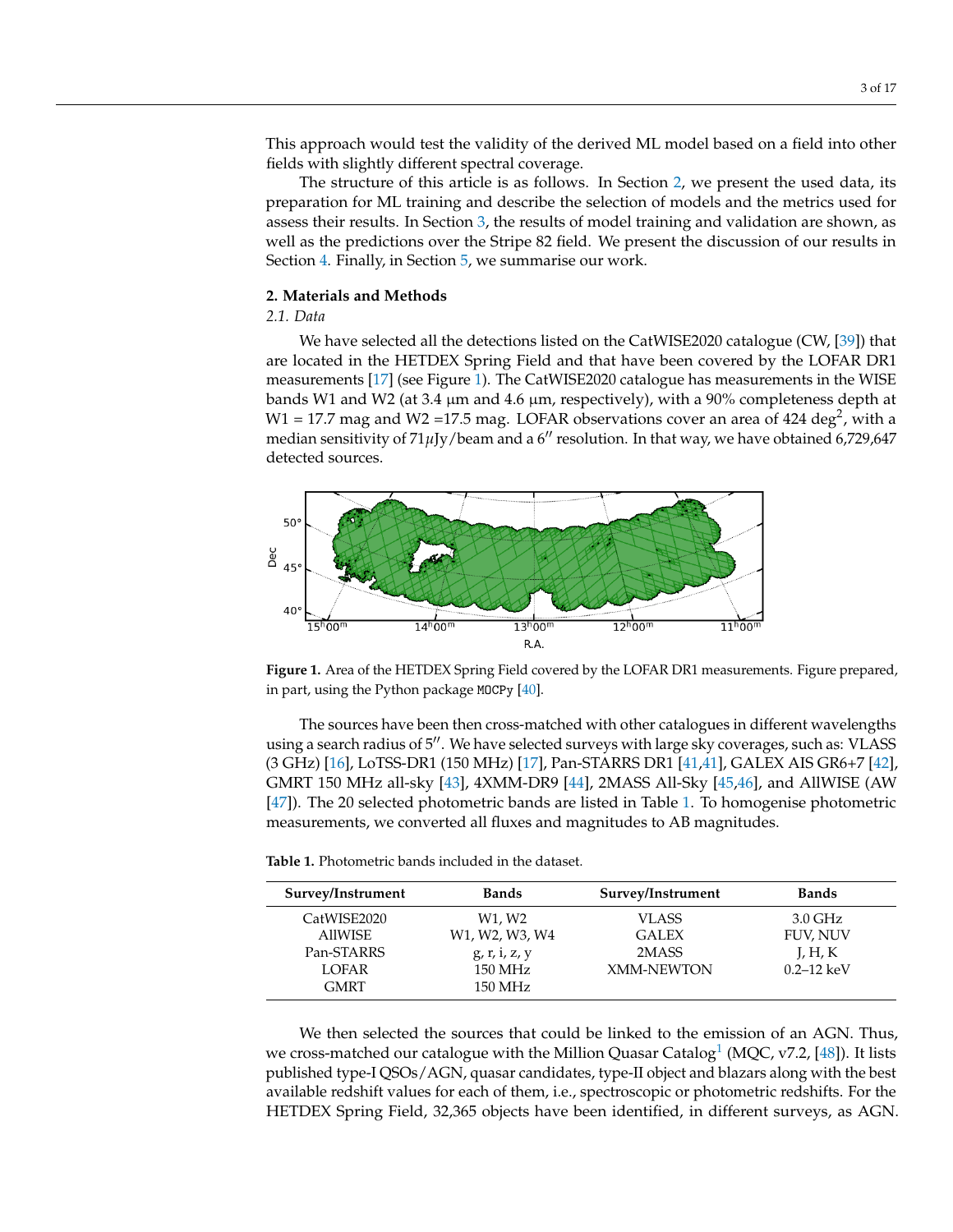That means that 0.48% of the detected CatWISE2020 sources have been identified as AGN, and close to 8% (2674) of them are considered as QSO candidates. From the identified AGN in our sample, 26,520 sources are listed in the Sloan Sky Digital Survey Quasar Catalogue DR16 (SDSS-Q DR16 [\[49\]](#page-15-11)), implying that the mean properties of the objects studied in this work are driven by the behaviour of SDSS QSOs. In Figure [2,](#page-3-0) we show the distribution of the sources in the WISE colour-colour diagram and the histogram of available redshifts.

<span id="page-3-0"></span>

(**a**) WISE colour-colour diagram. (**b**) Histograms for z values.

**Figure 2.** Characterisation plots for the Active Galactic Nuclei (AGN) sources in the HETDEX Spring Field. (**a**) W1–W2, W2–W3 colour-colour diagram. Grey background represents the full CatWISE2020 sample, with darker areas showing higher number of sources following the colour bar. Red, solid contours show density levels for radio-detected AGN. Blue, dashed contours indicate density levels for AGN without a counterpart on the radio surveys used in this work (i.e., without radio detection). For both contour plots, the lines show the levels with 1, 10, 100, and 1000 sources in each pixel. (**b**) Histograms for the redshift values of sources labelled as AGN. Grey, hatched histogram shows the distribution of redshifts for AGN without radio detections. Redshifts for all radio-detected AGN are presented by the blue, vertically-hatched histogram. Confirmed AGN without high host influence (see main text) that show a measurement on the surveys used in this work, are presented in purple, clean histogram.

> <span id="page-3-1"></span>One important feature to note in Figure [2b](#page-3-0) is the distribution of radio-detected sources (i.e., sources which show a counterpart on either LOFAR, GMRT, or VLASS). It does not follow the same trends as non-radio AGN, i.e., there is not a peak around *z* = 2 and the number of sources increases towards  $z = 0$ . This behaviour appears from the inclusion of all AGN listed in the MQC. Its documentation $^2$  $^2$  states that some sources with a strong influence from their host galaxies and QSO candidates are included along with confirmed core-dominated AGN. These objects exhibit, mostly, galaxy-like properties (with low radio emission levels, which might only be detected at redshift values close to  $z = 0$ ), shifting their distributions to unusual shapes for AGN. In addition to that, and given that only around a 3% of the SDSS sources in our sample were detected in the radio bands when catalogued [\[49\]](#page-15-11), and SDSS do not show this misshapen distribution, the distortion affects mostly radio-detected sources.

> Even though this deviation from the expected distribution might affect, in some way, part of our results, we will keep the sources that produce it in our calculations. As mentioned in Section [1,](#page-0-0) part of the aims of this work is test whether an ML model can deliver reasonable results without discarding, or modifying, a large fraction of the intital dataset.

> We also calculated colours for some of the bands. We computed  $g - r$ ,  $r - i$ ,  $i - z$ ,  $z - y$ , g - i, W1 - W2, W2 - W3, W3 - W4, J - H, H - K, and FUV - NUV. In addition, following the results from Nakoneczny et al. [\[21\]](#page-14-3), D'Isanto et al. [\[50\]](#page-15-12), who studied different combinations of features and their positive impact on the prediction of redshifts, we have constructed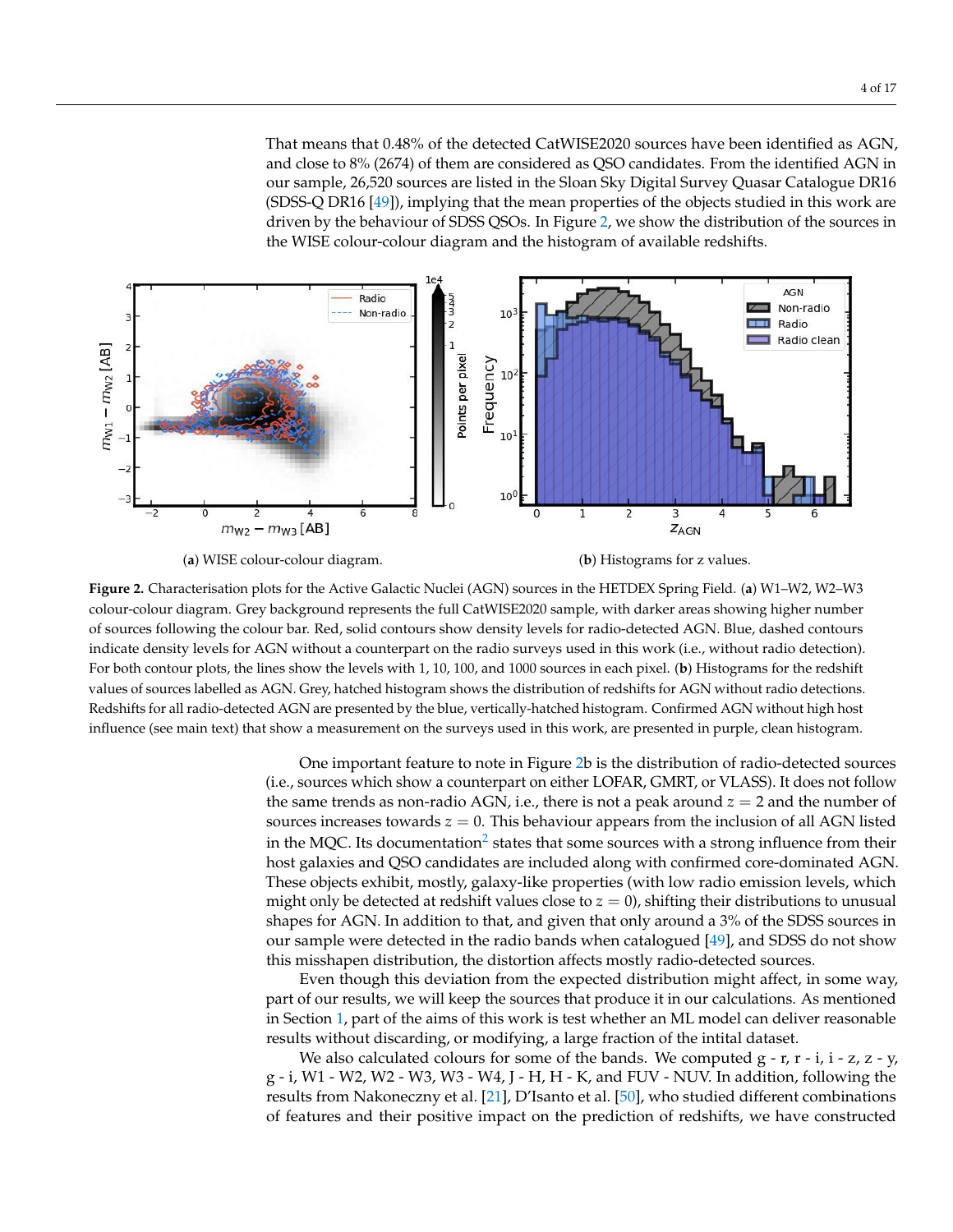ratios of magnitudes. The created quantities are r/z, i/y, W1/W3, W1/W4, W2/W4, J/K, and FUV/K. Finally, we included two indicators, in the form of a boolean flag, showing whether a source has a measurement on any radio band (LOFAR or TGSS) or on X-ray (Full band in XMM-Newton).

#### *2.2. Methods*

## <span id="page-4-0"></span>2.2.1. Data Preparation

Redshift values have a logarithmic behaviour when compared to the time passed—and distance travelled—between two values. A unit difference at low redshift has not the same significance as a unit difference at high redshift (i.e., early epochs). Given that, ultimately, redshifts can be used to determine distances, and times, from the observer to a given source, it is useful to make this quantity comparable to linear measurements. Thus, to overcome this non-linearity and, at the same time, establish a procedure to contrast predictions and real values, all comparisons will be normalised by the real redshift as follows:

$$
\Delta z^N = \frac{z_{\text{Predicted}} - z_{\text{True}}}{1 + z_{\text{True}}} = \frac{\Delta z}{1 + z_{\text{True}}}.
$$
\n(1)

Using these two quantities, ∆*z* and ∆*zN*, it is possible to define a set of metrics to assess the quality of the prediction the developed models can achieve. First, we can define the standard deviation between the true, original redshift and the predicted value.

$$
\sigma_{\Delta z} = \sqrt{\frac{1}{N} \sum_{i}^{N} \Delta z^{2}}.
$$
\n(2)

In the same way, the value ∆*z <sup>N</sup>* can be used instead of ∆*z*, giving rise to the normalised standard deviation,  $\sigma_{\Delta z}^N$ .

Alternatively, the redshift deviations can be used directly to create the median absolute deviation (MAD),

$$
\sigma_{MAD} = 1.48 \times \text{median}|\Delta z|,\tag{3}
$$

or the normalised MAD (NMAD) with the weighted redshift deviations,  $\Delta z^N.$ 

<span id="page-4-1"></span> $\overline{\phantom{a}}$  $\overline{\phantom{a}}$  $\overline{\phantom{a}}$ 

Another quantity used to evaluate the predictions is the fraction of outliers, *η*. It represents the number of predictions that are too far away from the true value over the total number of prediction. There are several ways to define this value [\[51](#page-15-13)[–54\]](#page-15-14). We will make use of the interpretation by Hildebrandt et al. [\[51\]](#page-15-13), which considers all predictions that fulfil the following condition to be outliers:

$$
\Delta z^N \Big| > 0.15. \tag{4}
$$

Using both the standard and normalised differences between redshift values can allow us to analyse the results of our predictions from two points of view: from a purely statistical standpoint (using the standard difference), and a physically-motivated perspective, with the use of the normalised redshift difference. Both approaches can be useful to reach a better understanding of the behaviour of the used models.

<span id="page-4-2"></span>For this work, we have analysed our data using the Regression module of the Python package PyCaret $^3$  $^3$  [\[55\]](#page-15-15). It can create a full pipeline for the use of our dataset and has enough options to change its parameters as needed.

The first step of data preparation is imputation. A large fraction of ML models cannot be used with missing data. For this reason, several methods have been devised to impute missing values (for a review on data imputation, see, for instance, Reference [\[56\]](#page-15-16)). In our dataset, several features have a large fraction of empty spaces. A distribution of empty entries,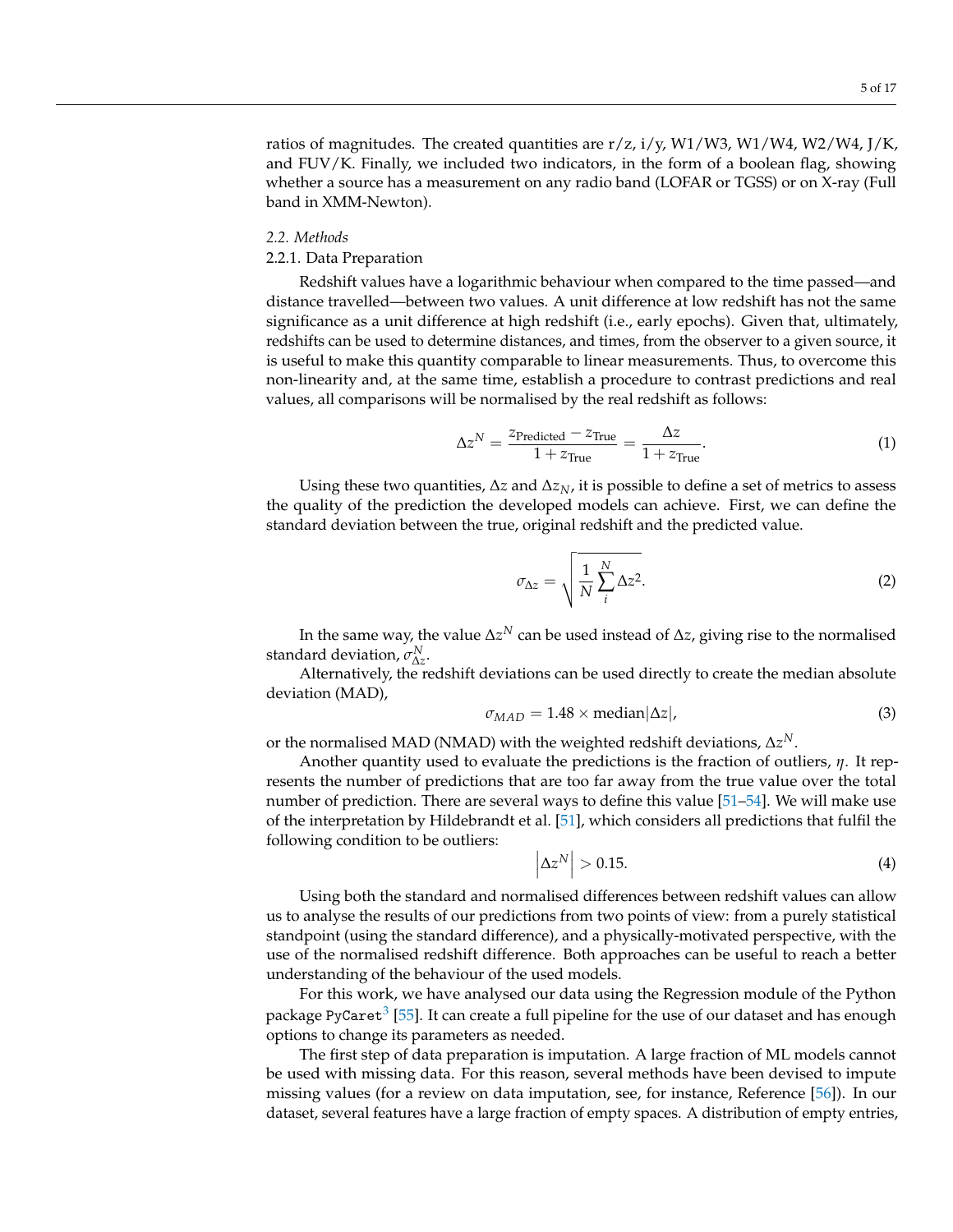prepared with the software missingno [\[57\]](#page-15-17), can be seen in Figure [3.](#page-5-0) It is possible to see that radio and X-ray features have the largest number of empty values.

We imputed each magnitude with its detection limit and propagated those values for colours and ratios, assuming that empty entries are faint enough to be detected by each instrument. Thereafter, and within the PyCaret frame, we further removed features based on their influence over the prediction. We applied the Boruta method [\[58\]](#page-15-18), discarding a feature if it behaves better than an aleatory version of itself. The final list of used features is seen in Table [5.](#page-8-0) The remaining features are re-scaled to have a mean value of  $\mu = 0$  and a standard deviation of *σ* = 1 and, afterwards, power-transformed to resemble a Gaussian distribution using the Yeo-Johnson method [\[59\]](#page-15-19). The use of re-scaling steps helped our models to improve their results over training with the original features. No further modifications were applied to the data. Thus, no corrections are applied for obscuration, AGN variability, host galaxy morphology, or other properties.

For the validation of our ML model, we have set aside a 10% of the full dataset. From the remaining 90%, 70% was used for training, and 30% for model testing. The same distribution of sources, which was created randomly, was used throughout the full study. Following the conventions used by PyCaret, the validation sub-set is the only fraction of the data which is not used for the training stage.

<span id="page-5-0"></span>

**Figure 3.** Distribution of empty values in HETDEX dataset. Each column shows the data from one feature and dark spaces indicate rows with a valid entry. The number of valid entries per feature is seen on top of each column. The dark line in the right side of the plot shows how many measurements each source in the dataset has. For clarity, sources have been sorted by number of entries, not affecting further results.

<span id="page-5-1"></span>2.2.2. Model Selection and Stacking

With the help of PyCaret, we run simple realisations of a list of known ML model and selected, as meta-learner, the model with the best score  $(\sigma_z^N$ , see Section [2.2.1\)](#page-4-0). After these tests, we stacked the four models with the following best metrics. Model stacking takes the results (predictions) from several models and adds them as new features for the meta-learner. In this way, the meta-learner can use the properties and advantages of the remaining models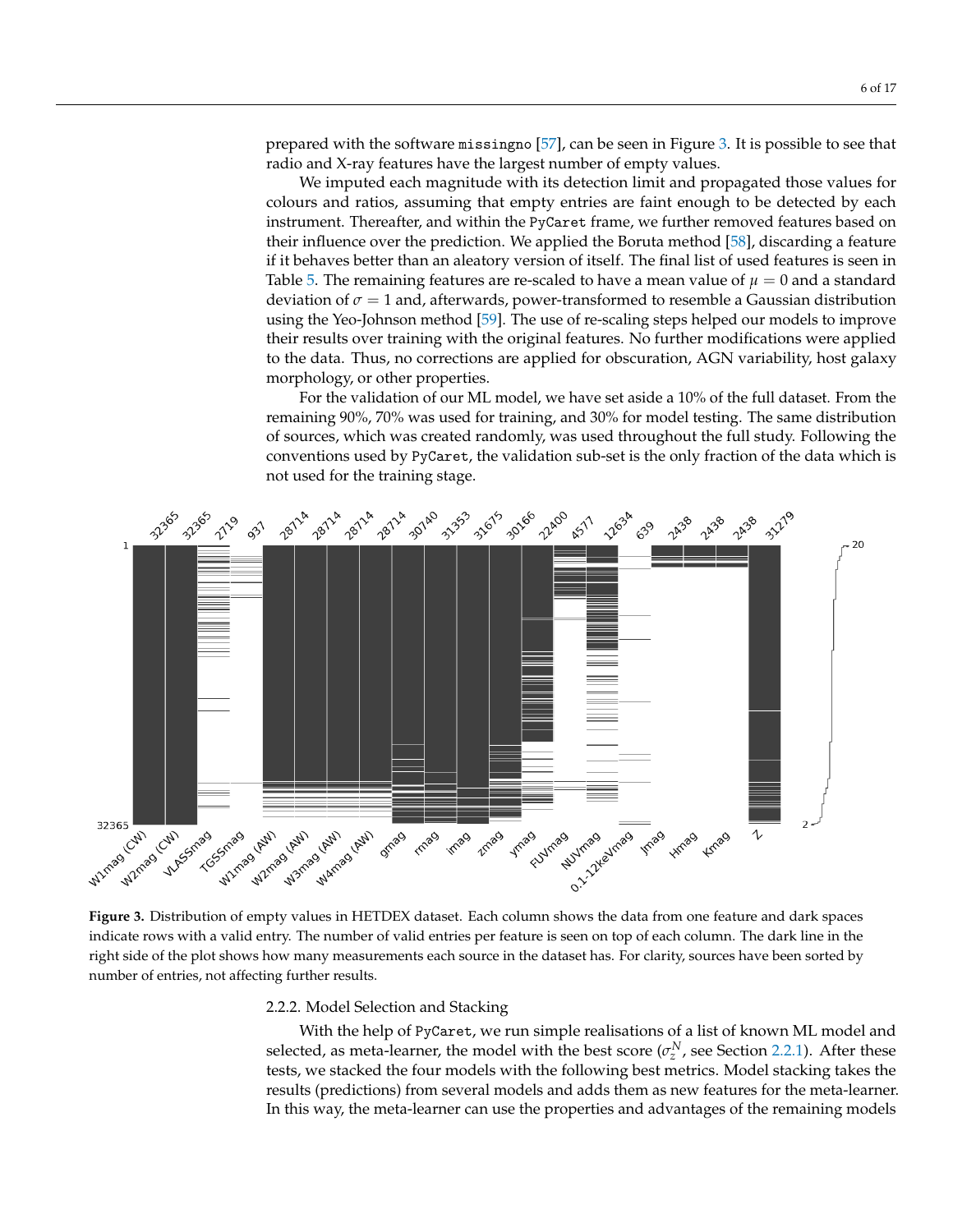as a guidance for its own training and improve the prediction results. Furthermore, stacking can help improving the overall scores of the predictions. The stacked model was trained using 10-fold Cross Validation. The metrics of the training of the base and meta learners, along with those from the stacked model are presented in Table [2.](#page-6-1)

<span id="page-6-1"></span>**Table 2.** Model Stacking results. Only *σNMAD* was used to rank the models and select base and meta learners (see Section [2.2.2\)](#page-5-1). Stacked Train refers to the use of the stacked model in the training set and Stacked Train+Test to the same model in the union of training and test sets.

|                   | <b>Random</b><br>Forest | Extra<br>Trees |        | CatBoost LightGBM XGBoost Stacked |        | Train  | Stacked<br>Train + Test |
|-------------------|-------------------------|----------------|--------|-----------------------------------|--------|--------|-------------------------|
| $\sigma_{NMAD}$   | 0.1040                  | 0.1079         | 0.1225 | 0.1251                            | 0.1295 | 0.0971 | 0.1000                  |
| $\sigma_{\tau}^N$ | 0.4639                  | 0.4608         | 0.4587 | 0.4656                            | 0.4771 | 0.4495 | 0.4445                  |

# <span id="page-6-0"></span>**3. Results**

# *3.1. Redshift Prediction*

For the model stacking, we have chosen, as base models, Extra Trees (Extremely Randomised Trees, [\[60\]](#page-15-20)), CatBoost [\[61,](#page-15-21)[62\]](#page-15-22), LightGBM [\[63\]](#page-15-23), and XGBoost [\[64\]](#page-16-0). A Random Forest regression model [\[65\]](#page-16-1) was used as meta-learner. From the 10-fold Cross Validation training, we have obtained a value of  $\sigma_{NMAD} = 0.0971 \pm 0.0027$  (see Table [2,](#page-6-1) where the uncertainty value corresponds to the standard deviation of the Cross Validation instances). This is in the order of a one hundredth of a scaled redshift unit, improving upon the results from the individual models. In addition, when including the test set in the training of the model, the normalised standard deviation is  $\sigma_{NMAD} = 0.1000$ .

Figure [4a](#page-6-2) shows the prediction values for the validation set. The density of the plotted points, with higher values shown as a darker colours, shows that a large fraction of the predictions are close to the  $y = x$  line. Additionally, the outlier fraction (Equation [\(4\)](#page-4-1)) for the HETDEX Spring Field validation sample is *η* = 21.87%. The results of the prediction over the test and validation sets are summarised in Table [3.](#page-7-1)

<span id="page-6-2"></span>

**Figure 4.** Distribution of predicted redshifts as a function of the original redshift values from the validation sample and Stripe 82 Field. Each square represents the number of sources as colour-coded in the colour bar. Diagonal, dashed line represents the  $x = y$  relation and the dotted dashed lines show the zone of outliers. The panel in the upper-left side of each figure shows the distribution of  $\Delta z^N$  values from the prediction.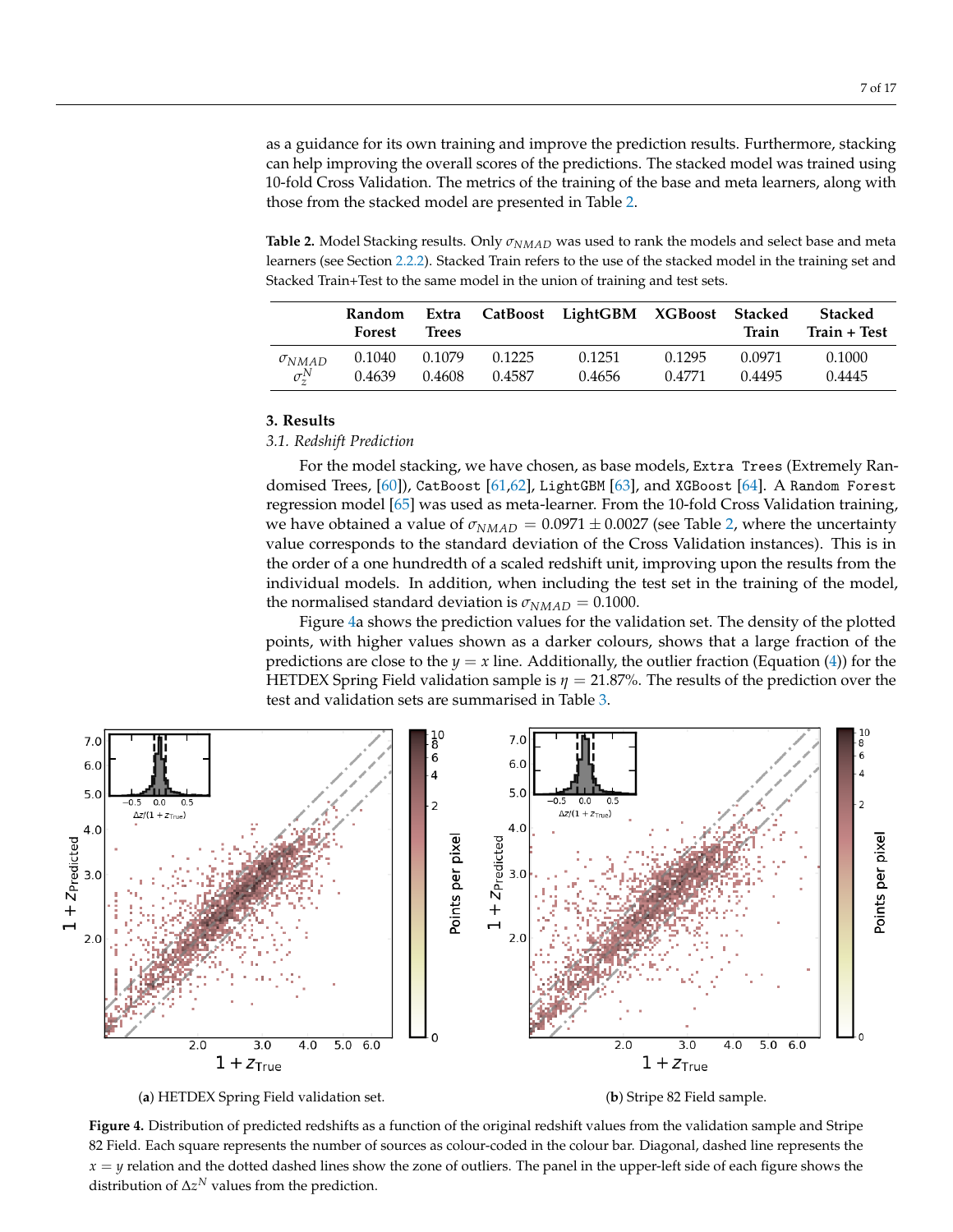<span id="page-7-1"></span>**Table 3.** Results from the application of the model to the Test and Validation sets, to the full Stripe 82 sample, and to the cross-match between our sample and the X-ray sources from Ananna et al. [\[66\]](#page-16-2) (see Section [4.1\)](#page-7-2).

|                 | <b>HETDEX</b><br><b>Test Set</b> | <b>HETDEX</b><br>Validation Set | Stripe 82<br><b>Test Set</b> | Stripe 82<br>Ananna+17 |
|-----------------|----------------------------------|---------------------------------|------------------------------|------------------------|
| $\sigma_{MAD}$  | 0.1392                           | 0.2118                          | 0.2854                       | 0.2287                 |
| $\sigma_{NMAD}$ | 0.0594                           | 0.0906                          | 0.1197                       | 0.1122                 |
| $\sigma_z$      | 0.2756                           | 0.4287                          | 0.5528                       | 0.3630                 |
| $\sigma_z^N$    | 0.1162                           | 0.1986                          | 0.2501                       | 0.1834                 |
|                 | 0.1158                           | 0.2187                          | 0.2972                       | 0.2429                 |

## *3.2. Prediction in Stripe 82 Field*

To avoid possible biases derived from predicting on the same type of data as that used in training, and to test the prediction capabilities of our model, we applied it in data from a different area of the sky. In this case, we selected the SDSS Stripe 82 Field. We gathered the same data as described in Section [2.1.](#page-2-3) The main difference is that this field is not covered by the LoTSS-DR1 Survey. Thus, the selected area is defined by the coverage of the VLA SDSS Stripe 82 Survey [\[67\]](#page-16-3). This is to mimic the use, as with the HETDEX Spring Field, of an area covered by a radio survey. The VLA-Stripe 82 Survey covers an area over 92 deg<sup>2</sup> with a median rms noise of 52  $\mu$ J/beam and an angular resolution of 1.8". We have selected this field because of the high-quality measurements it hosts, and thorough studies on AGN over its area. The sample we have produced has 369,093 detected sources and 2941 of them have been labelled as AGN by the MQC. Additionally, 111 sources have been defined as QSO candidates.

In Figure [4b](#page-6-2), the results of the redshift predictions, along with the original values, for Stripe 82 are presented. Results from Stripe 82, shown in Table [3,](#page-7-1) resemble those of the HETDEX Spring Field, hinting the possibility of, as long as the needed wavebands are available, using the trained models in areas of the sky which are not related to the training sample.

In addition, and even though all metric results are better in the initial HETDEX Spring sample, differences with Stripe 82 are on the range of 7–8%. These deviations are small enough to be caused by statistical variations among both fields. In the case of the outlier fraction, it is around 30%, and 8 percentage points higher than with the primary sample.

#### <span id="page-7-0"></span>**4. Discussion**

#### <span id="page-7-2"></span>*4.1. Previous Results*

As a way to assess our results, it is possible to compare them to previous redshift determinations. This is the case of Ananna et al. [\[66\]](#page-16-2). They used multiwavelength data from 5961 X-ray-detected AGN in the Stripe 82 Field with  $z \leq 3.0$  and, from fitting SED models, they computed photometric redshifts. From their Table 7, a value of  $\sigma_{NMAD} = 0.0602$  is quoted for their full sample, which is in line with our prediction in the Stripe 82 Field ( $\sigma_{NMAP} = 0.1197$ ). In addition, an outlier fraction of 13.69% is achieved, less than half of what is obtained using our stacked model in the same area. It is possible to select, from our sample, the sources with a counterpart in the Ananna et al. [\[66\]](#page-16-2) sample and apply our model to them. Using a matching radius of 2'', 221 sources are selected, reaching values of  $\sigma_{NMAD} = 0.1122$  and  $\eta = 0.2429$ . If we do the same exercise, selecting the results from the SED-fitting redshift determination, their values are  $\sigma_{NMAD} = 0.0648$  and  $\eta = 0.2048$ . Full results for this sub-sample are shown in Table [4.](#page-8-1)

To contrast our results with previous ML implementations, we can take the work from Curran et al. [\[68\]](#page-16-4), who compared the results of applying deep learning, decision trees, and k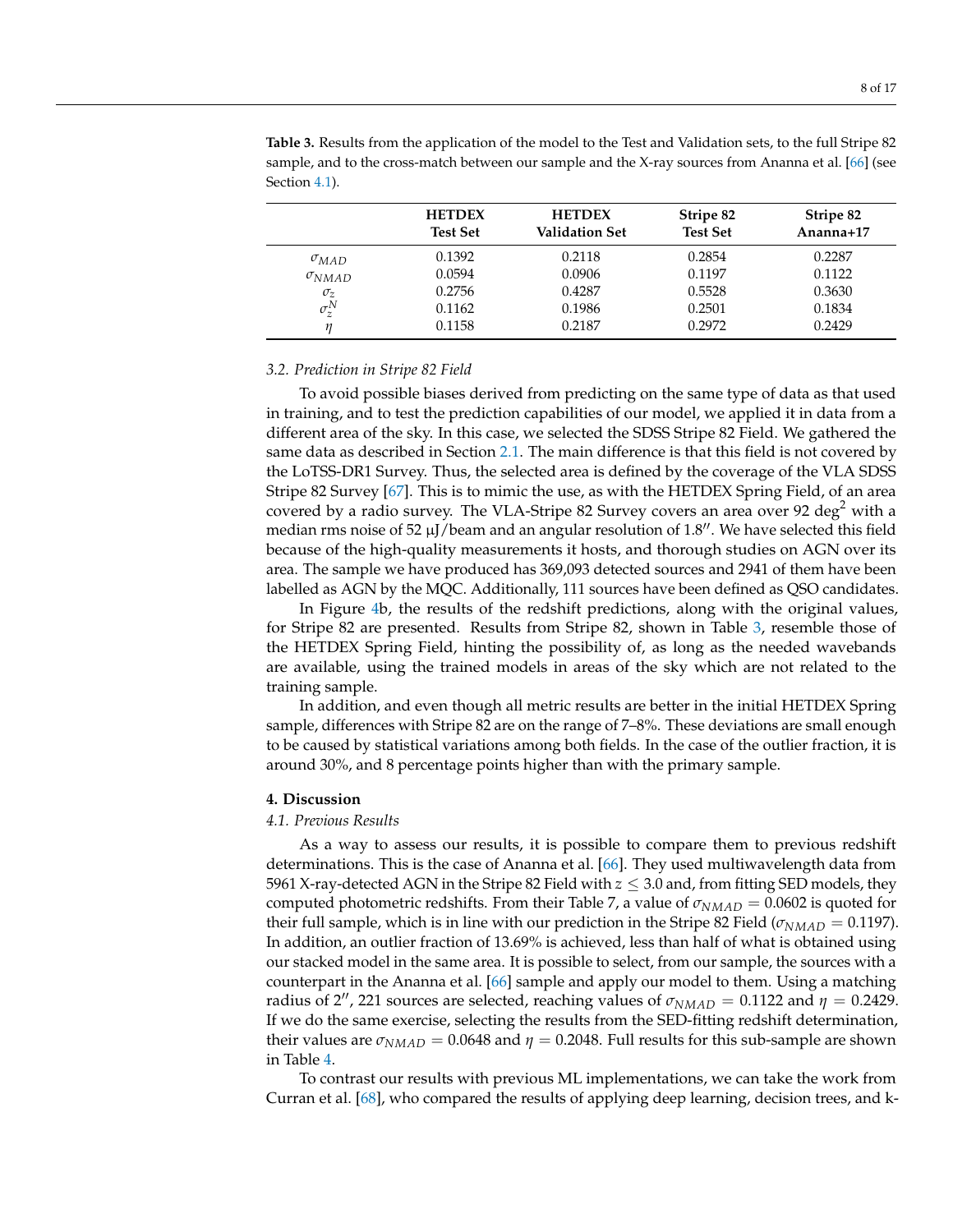nearest neighbours regression to predict redshift values for 100, 000 SDSS DR12 QSO with accurate spectroscopic redshifts. Results are presented in Table [4.](#page-8-1)

<span id="page-8-1"></span>**Table 4.** Results from previous works. First column: full X-ray selected sample quoted from Ananna et al. [\[66\]](#page-16-2). Second column: selection of sources from Ananna et al. [\[66\]](#page-16-2) that have a match in our sample. Following columns: result of application of k-Nearest Neigbours (KN), Decision Tree Regression (DT), and Deep Learning (DL) models as quoted from Curran et al. [\[68\]](#page-16-4).

|                 | Stripe 82 Full<br>Ananna+ $17$ | Stripe 82 Match<br>Ananna+ $17$ | <b>SDSS KN</b><br>$Curran+2021$ | <b>SDSS DT</b><br>$Curran+2021$ | <b>SDSS DL</b><br>$Curran+2021$ |
|-----------------|--------------------------------|---------------------------------|---------------------------------|---------------------------------|---------------------------------|
| $\sigma_{MAD}$  | $\cdots$                       | 0.1336                          | 0.2360                          | 0.1290                          | 0.0920                          |
| $\sigma_{NMAD}$ | 0.0602                         | 0.0648                          | 0.0500                          | 0.0580                          | 0.0420                          |
| $\sigma_z$      | $\cdots$                       | 0.5435                          | 0.2360                          | 0.3330                          | 0.2350                          |
| $\sigma_z^N$    | $\cdot$                        | 0.2766                          | 0.1210                          | 0.1600                          | 0.1100                          |
| п               | 0.1369                         | 0.2048                          | $\cdot$                         | $\cdot$ $\cdot$ $\cdot$         | $\cdots$                        |

When comparing our results (Table [3\)](#page-7-1) with the outputs from Curran et al. [\[68\]](#page-16-4), we note that the metrics for our Validation set are 20–40% higher and those from the Stripe 82 Field, 40–60% higher than theirs. This is a consequence of our decision of not cleaning our training set, mimicking the conditions a large dataset might present. They, in contrast, have trained their models with sources that have full coverage on the bands they selected, avoiding the use of imputation. Moreover, since they have used large SDSS sample, the properties of QSO among them are more homogeneous than that of the present work, leading to improved prediction results.

Comparison with previous works, using traditional template-based and ML photometric redshift determination methods, highlights the prospective scenarios to apply our model. Rather than selecting a very small area with the right conditions, we can use the model here presented on large regions with incomplete coverage, rising the likelihood of obtaining objects with specific resdhift values.

## *4.2. Feature Importances*

Feature importances from our model are listed in Table [5.](#page-8-0) The values are provided by the model itself, and they have been calculated as the mean decrease on impurity for the ensemble of trees. We can see that the features with the highest importances are those coming from the CatWISE catalogue. After them, quantities are derived from Pan-STARRS. In addition, finally, those obtained from AllWISE, and GALEX observations suggest a very low impact in the model training and the predictions derived from it.

| Feature                              | Importance | Feature      | Importance | Feature          | Importance |
|--------------------------------------|------------|--------------|------------|------------------|------------|
| W1 - W2 (CW)                         | 87.381     | $Z - Y$      | 37.084     | <b>FUV - NUV</b> | 11.338     |
| $W1$ (CW)                            | 82.759     | $W1/W3$ (AW) | 33.207     | FUV/K            | 8.886      |
| $g - i$                              | 70.617     | i/v          | 33.081     | FUV              | 7.202      |
| g                                    | 55.787     | $W2/W4$ (AW) | 29.196     | K                | 5.484      |
| W <sub>2</sub> - W <sub>3</sub> (AW) | 53.919     | $i - z$      | 28.647     | $I - H$          | 2.817      |
| r/z                                  | 52.251     | W4 (AW)      | 26.392     | I/K              | 2.803      |
| y                                    | 49.234     | W3 - W4 (AW) | 24.898     | H - K            | 2.771      |
| $r - i$                              | 46.451     | NUV          | 23.296     |                  |            |

<span id="page-8-0"></span>**Table 5.** Features used by our redshift prediction model and their importances.

Entries from CatWISE have the largest amount of relevant, non-repetitive information from all features. Despite the different nature of the used features, i.e., magnitudes, colours,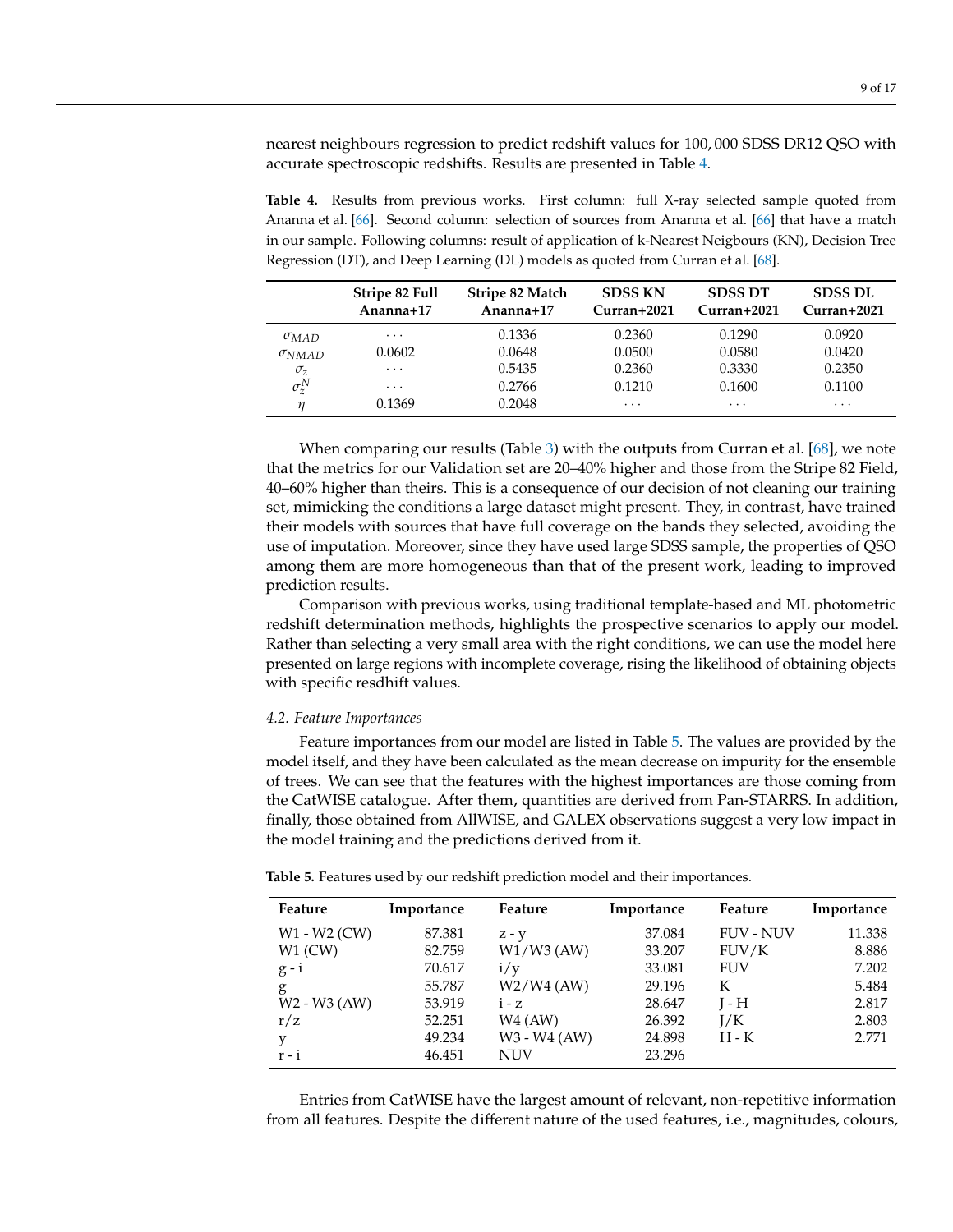ratios, there is no clear preference of one kind over the others. The main factor to have high importance is the fraction of sources with a measurement in the studied feature. This distribution also reinforces the results from Reference [\[50\]](#page-15-12), who established that is possible to use combinations of magnitudes other than colours and train, successfully, ML models.

Table [5](#page-8-0) also gives information on the features that can be discarded from the model training without having a high influence on the predicted values (features with data from 2MASS and GALEX). Finally, it is important to stress that, in this work, we have not discarded data based upon the feature importances.

## *4.3. Shapley Explanations*

<span id="page-9-1"></span>Shapley values were obtained using the Tree-based module of the Python package  $SHAP<sup>4</sup>$  $SHAP<sup>4</sup>$  $SHAP<sup>4</sup>$ [\[69](#page-16-5)[,70\]](#page-16-6). In Figure [5,](#page-9-0) features are sorted by decreasing median Shapley values.

The quantity with the highest Shapley value is related to the base observations. However, from the distribution of values in the horizontal axis for the W1 magnitude, it is possible to see that its large dispersion implies that its influence on predictions can drive the final redshift either to low or high values. This is in contrast with, for instance, the  $g - i$  colour. Its Shapley values might be close to zero, indicating that it does not have impact on the redshfit prediction. The values can be higher than zero, as well, driving the predictions to high redshift values.

<span id="page-9-0"></span>

**Figure 5.** Shapley values for the ten features with the highest median Shapley numbers in our redshift prediction model. Each row corresponds to one feature. Colour map indicates the value of the feature for each source. Features are sorted by median Shapley value. Last row shows the sum of the 13 remaining features used for the prediction. Feature values of points to the left of vertical, grey line have a positive impact on the model output, i.e., redshift will tend to be higher. Points close to the vertical line show a limited impact on the redshift prediction.

Most of the remaining features show Shapley values clustered around 0.0, and a small sub-sample deviates from this and has a noteworthy influence on predictions.

The feature with the second highest median Shapley values is the NUV magnitude from GALEX. From Figure [3,](#page-5-0) it is possible to see that this feature exhibits a very high fraction of empty entries. That implies that most of sources have an imputed NUV magnitude. This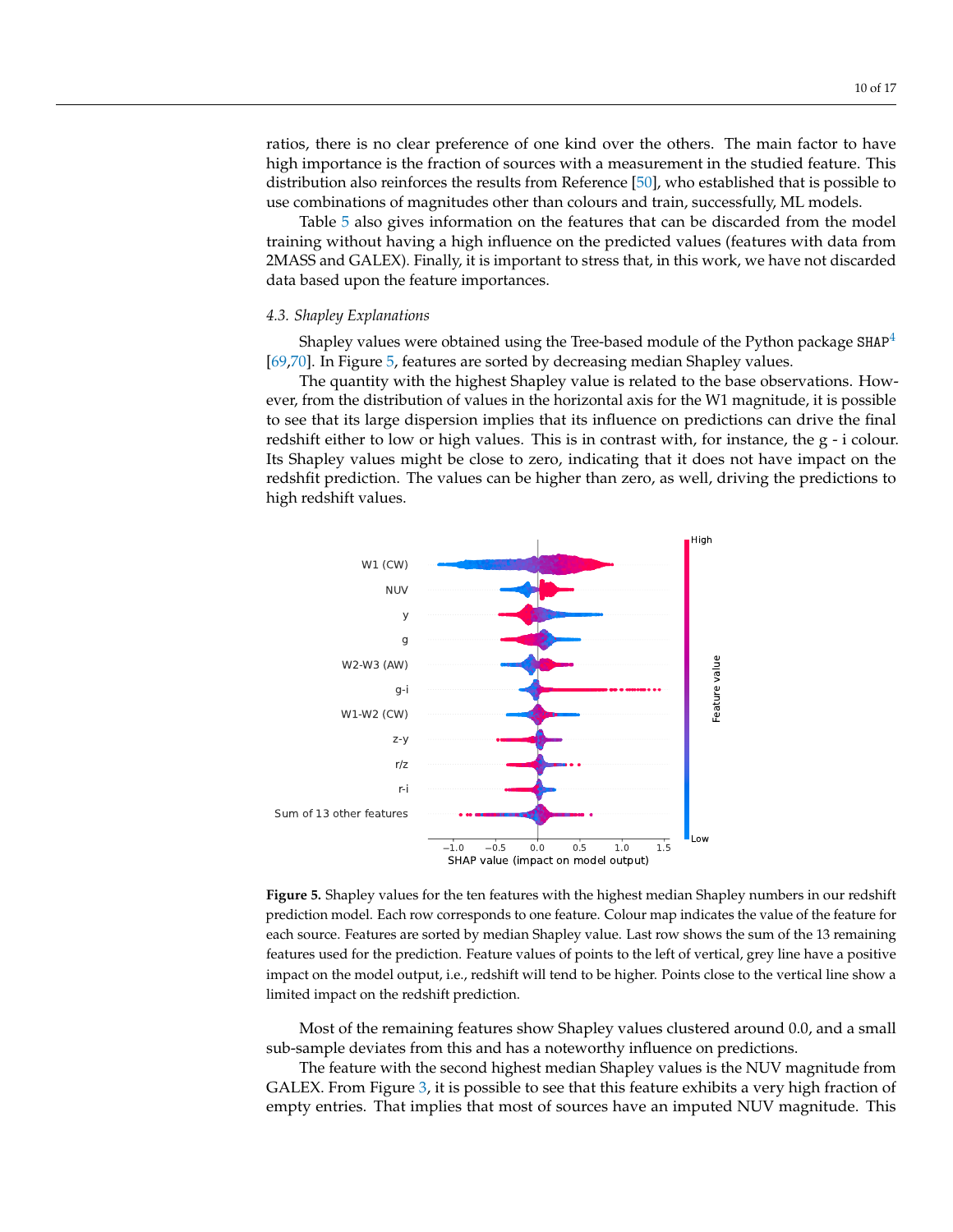distribution is present in Figure [5.](#page-9-0) Therefore, all imputed magnitudes make the redshift prediction go up, and all measured magnitudes make it go down. Although this behaviour might seem anomalous, it has its roots on the fact that very few high-redshift sources are detectable by GALEX.

Being able to retrieve these interpretations is one of the advantages of using Shapley values from a prediction model. It is possible to understand whether certain range of values of a feature can make a prediction go up or down. This differs from feature importances, which allow an average view of the impact of a feature over the complete trained model.

Despite their differences, feature importances and Shapley values can help understand the impact that measurements in different wavelengths can have over the understanding and prediction of redshift values of AGN. In particular, and given the relevance and highquality observations that future radio surveys and observatories will deliver, adding direct measurements (e.g., Reference [\[71\]](#page-16-7)) or features derived from them might be highly beneficial when focusing the search on high-redshift objects. The latter might be the case with alreadyknown quantities, such as radio loudness or radio spectral indices. These properties can provide indications on the radio emission [\[72\]](#page-16-8) and its relation with other wavelengths [\[73](#page-16-9)[,74\]](#page-16-10).

## <span id="page-10-0"></span>**5. Conclusions**

In this work, we trained several Machine Learning models to predict, from a sample of infrared-detected AGN—and their multiwavelength counterparts—their redshift value.

Sources were obtained from CatWISE2020 catalogue and counterpart measurements were obtained from AllWISE, Pan-STARRS, LOFAR, GMRT, VLASS, GALEX, 2MASS, and XMM-NEWTON observations and surveys. All of the sources are located at the HETDEX Spring Field.

Using of the PyCaret Python package as a framework, we stacked four different models with a meta-learner. The application of model to the validation set lead a median redshift error on the prediction of  $\sigma_z^N = 0.1986$  and an outlier fraction of  $\eta = 21.87$ %. This goes in line with previous results, taking into account that no major cleaning procedure was performed into the dataset.

To further test the power of our model, we applied it to a separate catalogue of AGN located in the Stripe 82 Field, and the median redshift error was  $\sigma^N_z = 0.2501$  and an outlier fraction of  $\eta = 29.72\%$ .

To understand the influence of the different features included in the model, Shapley values were calculated for the training sub-set. The features from WISE and from Pan-STARRS show the highest median Shapley values, mirroring the fact that these features have the lowest number of imputed entries.

The results presented in this work stress the benefits of using ML as an initial approach to derive redshift predictions for AGN. Using a fraction of the time a template-based photometric redshift determination tool might take, ML can give redshift predictions with a high confidence level which can lead to further studies of selected sources. This advantage might become critical to the use of current and future large-area surveys—with radio surveys being a major example, which need to extract information from several millions of sources within an appropriate amount of time.

Even though some of the results obtained in this work do not show a considerable improvement from previous studies, it is relevant to emphasise that our work was aimed to extract predictions using datasets without large amounts of preparation, i.e., feature engineering. This implies that it is possible to use a very heterogeneous group of datasets (with different sensitivities, resolutions, etc.) and obtain useful predictions from them without the need of cleaning and reducing the number of used sources in each catalogue.

Our model can be further improved using future surveys which will cover large areas with very deep observations. One such survey is Data Release 2 of the LoTSS survey, which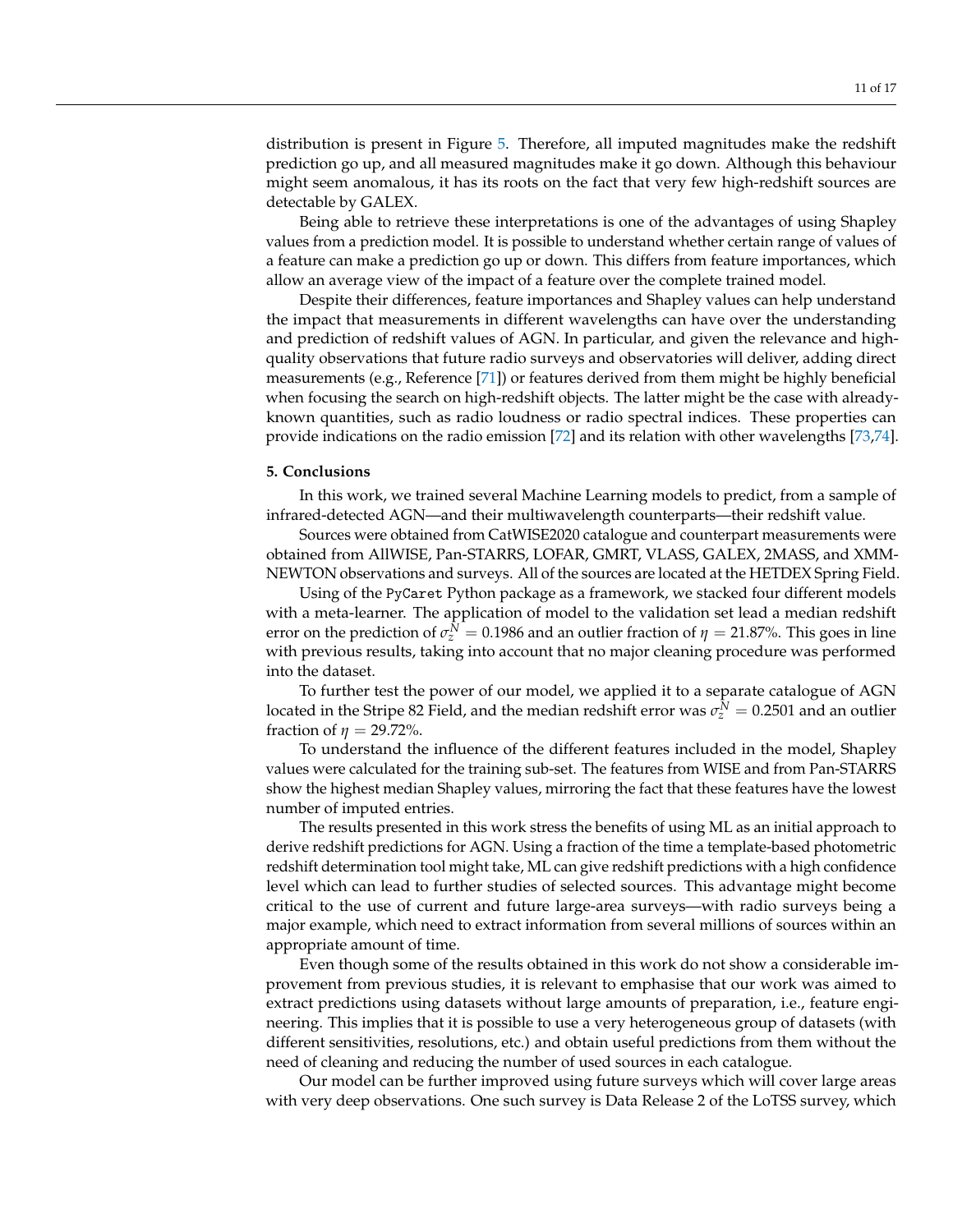will be released in the near future. It will cover 5720 deg $^2$  in the northern sky with similar sensitivities as DR1 [\[75\]](#page-16-11). If assuming the same AGN density as in LoTSS DR1 (see Section [2.1,](#page-2-3) with 32,365 AGN in 424 deg<sup>2</sup>), DR2 is expected to deliver 436,622 AGN from its area. This will allow us training a redshift prediction model with a number of sources one order of magnitude larger, improving its accuracy dramatically by capturing the properties from a larger parameter space. This improvement can be also analysed in terms of cosmic variance. Following the results by Reference [\[76\]](#page-16-12), DR1 from the LoTSS survey will be subject to a cosmic variance between 10 and 20%. In addition, extrapolating the curve from their Figure 6, DR2 will make this value go below 10%. Only from this improvement, we might expect to achieve a better training for a prediction model. AGN might present variability on their observations with different timescales [\[77,](#page-16-13)[78\]](#page-16-14), which might impact the observed properties of the used datasets. These variations can increase the fraction of outliers in different ranges [\[79\]](#page-16-15).

Additional sources of improvement in the results are related to the treatment of the missing values in our catalogue. Devising more advanced imputation methods, which can take into account the distribution of measured values in one feature and their relation to the rest of features, might refine our results. Related to this, some features have a low fraction of measured values, adding little information to the models. Discarding these features also might reduce the fraction of outliers. Apart from the data treatment, further improvements might be achieved if the intrinsic time variability of AGN is taken into account.

The used model might arrive to better results creating several instances of data sub-sets. Using different combinations of sources for training, test, and validation might have an impact on how the model arrives to separate predictions.

With all these advantages, the model described in this article can be used as part of a full pipeline which might be able to predict the presence of AGN in a large-area field. In addition, for the predicted AGN, we predict their redshift values, among other properties, e.g., radio detectability. This might allow the creation of catalogues with high-redshift Radio Galaxies from datasets covering large areas.

**Author Contributions:** Conceptualisation, I.M., J.A., and R.C.; methodology, R.C., P.C., and A.H.; software, R.C. and A.H.; validation, I.M, J.A., S.A., and R.C.; formal analysis, R.C.; investigation, R.C.; resources, J.A. and I.M.; data curation, R.C.; writing—original draft preparation, R.C. and I.M.; writing review and editing, R.C., J.A., I.M., S.A., D.B., P.C., and A.H.; visualisation, R.C.; supervision, J.A., I.M.; project administration, I.M. and J.A. All authors have read and agreed to the published version of the manuscript.

**Funding:** This work was supported by Fundação para a Ciência e a Tecnologia (FCT) through the research grants PTDC/FIS-AST/29245/2017, UID/FIS/04434/2019, UIDB/04434/2020, and UIDP/04434/2020. R.C. acknowledges support from the Fundação para a Ciência e a Tecnologia (FCT) through the Fellowship PD/BD/150455/2019 (PhD:SPACE Doctoral Network PD/00040/2012) and POCH/FSE (EC). A.H. acknowledges support from contract DL 57/2016/CP1364/CT0002 and an FCT-CAPES funded Transnational Cooperation project "Strategic Partnership in Astrophysics Portugal-Brazil".

**Institutional Review Board Statement:** Not applicable.

**Informed Consent Statement:** Not applicable.

**Data Availability Statement:** Not applicable

<span id="page-11-0"></span>**Acknowledgments:** The authors would like to thank the referees for discussion and suggestions leading to the improvement of this work. This publication makes use of data products from the Wide-field Infrared Survey Explorer, which is a joint project of the University of California, Los Angeles, and the Jet Propulsion Laboratory/California Institute of Technology, funded by the National Aeronautics and Space Administration. LOFAR data products were provided by the LOFAR Surveys Key Science project (LSKSP $^5$  $^5$ ) and were derived from observations with the International LOFAR Telescope (ILT). LOFAR [\[80\]](#page-16-16) is the Low Frequency Array designed and constructed by ASTRON. It has observing, data processing,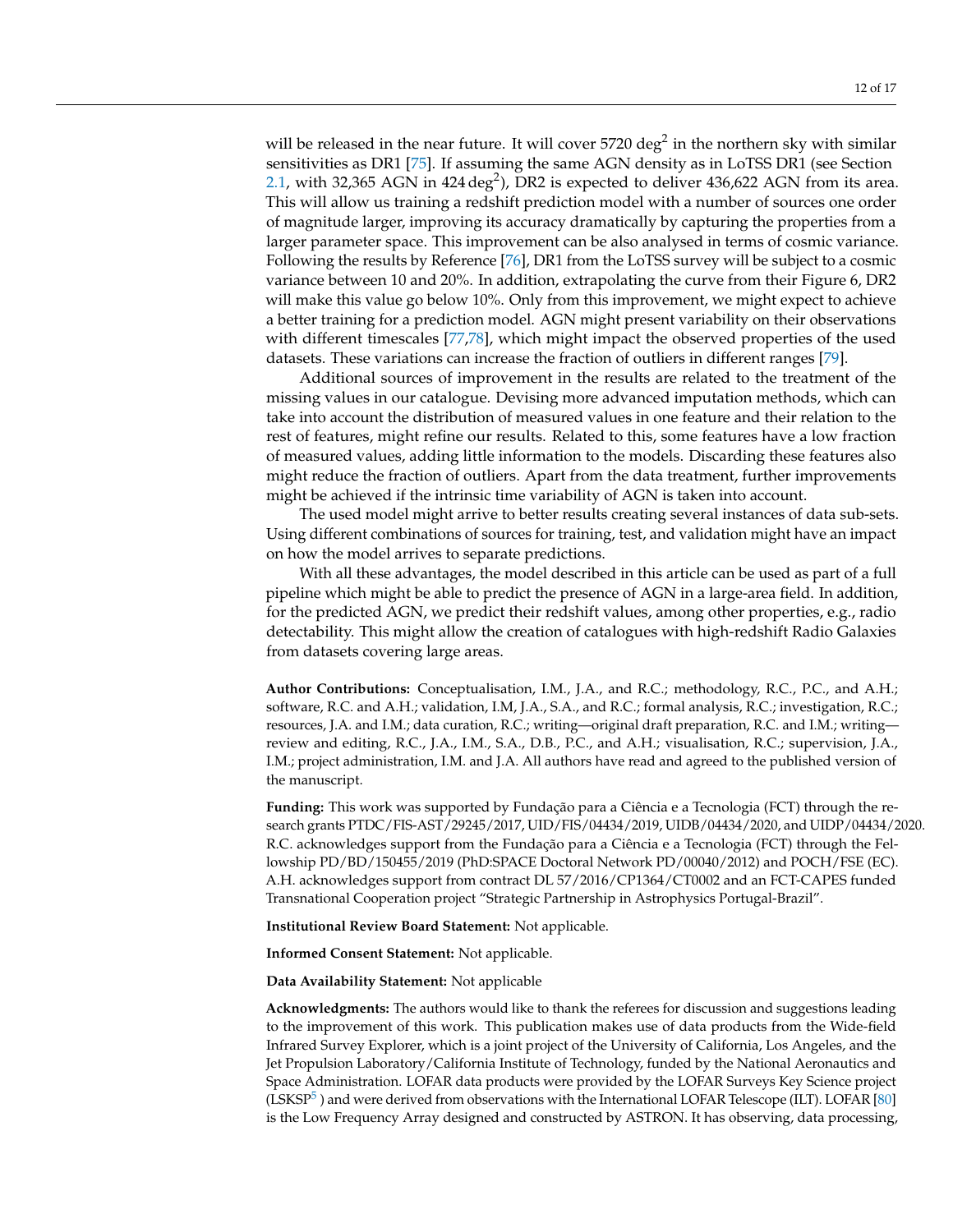and data storage facilities in several countries, which are owned by various parties (each with their own funding sources), and which are collectively operated by the ILT foundation under a joint scientific policy. The efforts of the LSKSP have benefited from funding from the European Research Council, NOVA, NWO, CNRS-INSU, the SURF Co-operative, the UK Science and Technology Funding Council, and the Jülich Supercomputing Centre. The Pan-STARRS1 Surveys (PS1) and the PS1 public science archive have been made possible through contributions by the Institute for Astronomy, the University of Hawaii, the Pan-STARRS Project Office, the Max-Planck Society and its participating institutes, the Max Planck Institute for Astronomy, Heidelberg and the Max Planck Institute for Extraterrestrial Physics, Garching, The Johns Hopkins University, Durham University, the University of Edinburgh, the Queen's University Belfast, the Harvard-Smithsonian Center for Astrophysics, the Las Cumbres Observatory Global Telescope Network Incorporated, the National Central University of Taiwan, the Space Telescope Science Institute, the National Aeronautics and Space Administration under Grant No. NNX08AR22G issued through the Planetary Science Division of the NASA Science Mission Directorate, the National Science Foundation Grant No. AST-1238877, the University of Maryland, Eötvös Loránd University (ELTE), the Los Alamos National Laboratory, and the Gordon and Betty Moore Foundation. This research has made use of data obtained from the 4XMM XMM-Newton serendipitous source catalogue compiled by the 10 institutes of the XMM-Newton Survey Science Centre selected by ESA. This publication makes use of data products from the Two Micron All Sky Survey, which is a joint project of the University of Massachusetts and the Infrared Processing and Analysis Center/California Institute of Technology, funded by the National Aeronautics and Space Administration and the National Science Foundation. This research has made use of the VizieR catalogue access tool, CDS, Strasbourg, France (DOI : 10.26093/cds/vizier). The original description of the VizieR service was published in Reference [\[81\]](#page-16-17). This research made use of Astropy<sup>[6](#page-13-16)</sup> , a community-developed core Python package for Astronomy [\[82](#page-16-18)[,83\]](#page-16-19) and TOPCAT $^7$  $^7$  [\[84\]](#page-16-20). This research has made use of NASA's Astrophysics Data System.

<span id="page-12-1"></span><span id="page-12-0"></span>**Conflicts of Interest:** The authors declare no conflict of interest.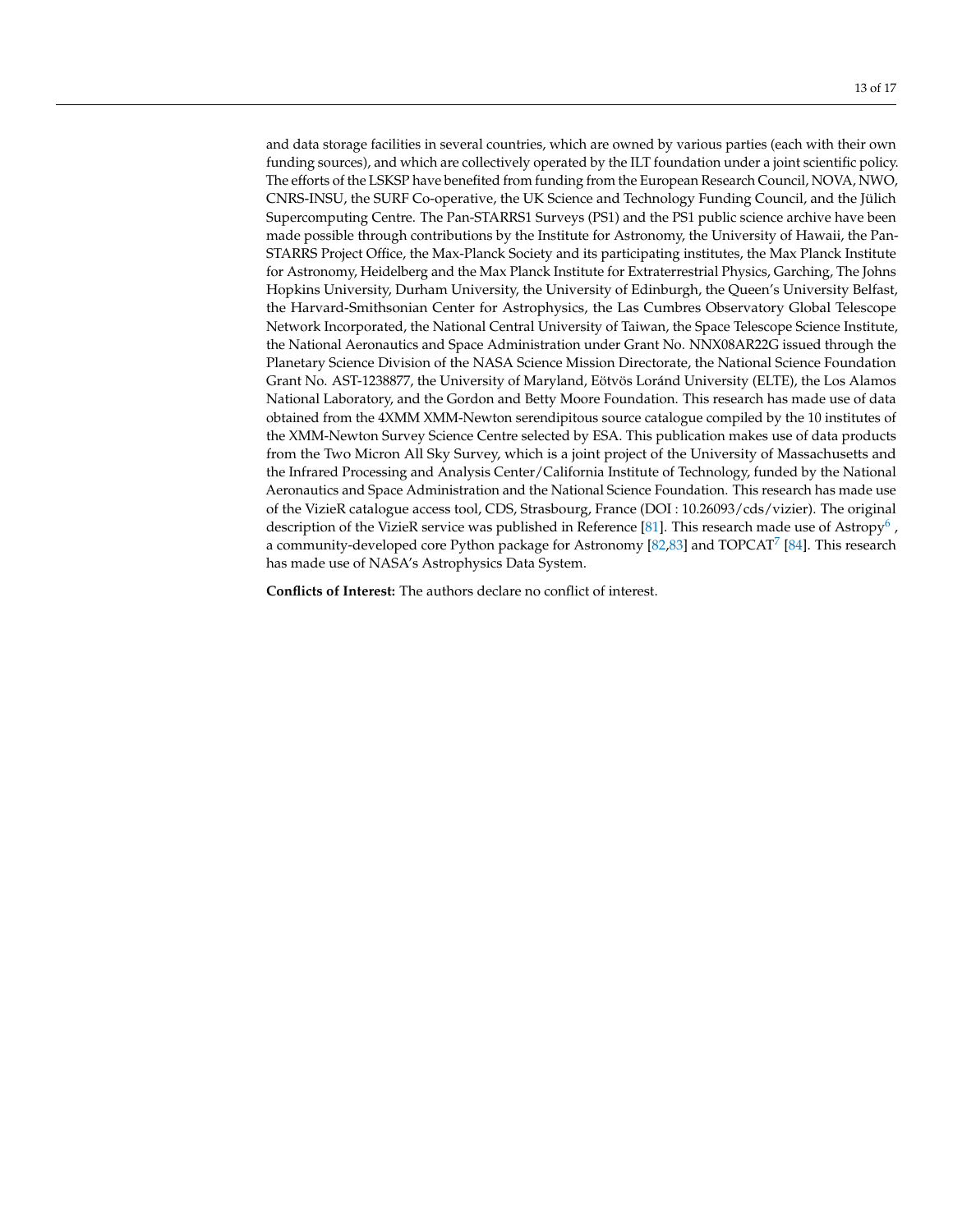# **Abbreviations**

The following abbreviations are used in this manuscript:

- AGN Active Galactic Nuclei
- QSO Quasi Stellar Object
- ML Machine Learning
- RG Radio Galaxy
- EoR Epoch of Reionisation
- CW CatWISE2020 Catalogue
- AW AllWISE Catalogue

## **Notes**

- <span id="page-13-11"></span>[1](#page-2-4) <http://quasars.org/milliquas.htm> (accessed on 3 May 2021).
- <span id="page-13-12"></span><sup>[2](#page-3-1)</sup> <http://quasars.org/Milliquas-ReadMe.txt> (accessed on 25 October 2021).
- <span id="page-13-13"></span>[3](#page-4-2) <https://pycaret.org> (accessed on 23 October 2021).
- <span id="page-13-14"></span>[4](#page-9-1) <https://github.com/slundberg/shap> (accessed on 18 October 2021).
- <span id="page-13-15"></span>[5](#page-11-0) <https://lofar-surveys.org/> (accessed on 3 August 2021).
- <span id="page-13-16"></span>[6](#page-12-0) <https://www.astropy.org> (accessed on 23 July 2021).
- <span id="page-13-17"></span>[7](#page-12-1) <http://www.star.bris.ac.uk/~mbt/topcat/> (accessed on 29 July 2021).

# **References**

- <span id="page-13-0"></span>1. Padovani, P.; Alexander, D.M.; Assef, R.J.; De Marco, B.; Giommi, P.; Hickox, R.C.; Richards, G.T.; Smolčić, V.; Hatziminaoglou, E.; Mainieri, V.; et al. Active galactic nuclei: What's in a name? *Astron. Astrophys. Rev.* **2017**, *25*, 2, doi:10.1007/s00159-017-0102-9.
- <span id="page-13-1"></span>2. Heckman, T.M.; Best, P.N. The Coevolution of Galaxies and Supermassive Black Holes: Insights from Surveys of the Contemporary Universe. *Annu. Rev. Astron. Astrophys.* **2014**, *52*, 589–660, doi:10.1146/annurev-astro-081913-035722.
- <span id="page-13-2"></span>3. McGreer, I.D.; Becker, R.H.; Helfand, D.J.; White, R.L. Discovery of a z = 6.1 Radio-Loud Quasar in the NOAO Deep Wide Field Survey. *Astrophys. J.* **2006**, *652*, 157–162, doi:10.1086/507767.
- 4. Ku´zmicz, A.; Jamrozy, M. Giant Radio Quasars: Sample and Basic Properties. *Astrophys. J.* **2021**, *253*, 25, doi:10.3847/1538- 4365/abd483.
- 5. Delhaize, J.; Heywood, I.; Prescott, M.; Jarvis, M.J.; Delvecchio, I.; Whittam, I.H.; White, S.V.; Hardcastle, M.J.; Hale, C.L.; Afonso, J.; et al. MIGHTEE: Are giant radio galaxies more common than we thought? *Mon. Not. R. Astron. Soc.* **2021**, *501*, 3833–3845, doi:10.1093/mnras/staa3837.
- <span id="page-13-3"></span>6. Lal, D.V. The Discovery of a Remnant Radio Galaxy in A2065 Using GMRT. *Astrophys. J.* **2021**, *915*, 126, doi:10.3847/1538-4357/ac042d.
- <span id="page-13-4"></span>7. Amarantidis, S.; Afonso, J.; Messias, H.; Henriques, B.; Griffin, A.; Lacey, C.; Lagos, C.d.P.; Gonzalez-Perez, V.; Dubois, Y.; Volonteri, M.; et al. The first supermassive black holes: Indications from models for future observations. *Mon. Not. R. Astron. Soc.* **2019**, *485*, 2694–2709, doi:10.1093/mnras/stz551.
- 8. Thomas, N.; Davé, R.; Jarvis, M.J.; Anglés-Alcázar, D. The radio galaxy population in the SIMBA simulations. *Mon. Not. R. Astron. Soc.* **2021**, *503*, 3492–3509, doi:10.1093/mnras/stab654.
- <span id="page-13-5"></span>9. Bonaldi, A.; Bonato, M.; Galluzzi, V.; Harrison, I.; Massardi, M.; Kay, S.; De Zotti, G.; Brown, M.L. The Tiered Radio Extragalactic Continuum Simulation (T-RECS). *Mon. Not. R. Astron. Soc.* **2019**, *482*, 2–19, doi:10.1093/mnras/sty2603.
- <span id="page-13-6"></span>10. Prandoni, I.; Seymour, N. Revealing the Physics and Evolution of Galaxies and Galaxy Clusters with SKA Continuum Surveys. In Proceedings of the Advancing Astrophysics with the Square Kilometre Array (AASKA14), Giardini Naxos, Italy, 9–13 June 2014; p. 67.
- <span id="page-13-7"></span>11. Inayoshi, K.; Visbal, E.; Haiman, Z. The Assembly of the First Massive Black Holes. *Annu. Rev. Astron. Astrophys.* **2020**, *58*, 27–97, doi:10.1146/annurev-astro-120419-014455.
- <span id="page-13-8"></span>12. Ross, N.P.; Cross, N.J.G. The near and mid-infrared photometric properties of known redshift z ≥ 5 quasars. *Mon. Not. R. Astron. Soc.* **2020**, *494*, 789–803, doi:10.1093/mnras/staa544.
- <span id="page-13-9"></span>13. Miley, G.; De Breuck, C. Distant radio galaxies and their environments. *Astron. Astrophys. Rev.* **2008**, *15*, 67–144, doi:10.1007/s00159- 007-0008-z.
- <span id="page-13-10"></span>14. Helfand, D.J.; White, R.L.; Becker, R.H. The Last of FIRST: The Final Catalog and Source Identifications. *Astrophys. J.* **2015**, *801*, 26, doi:10.1088/0004-637X/801/1/26.
- 15. Norris, R.P.; Hopkins, A.M.; Afonso, J.; Brown, S.; Condon, J.J.; Dunne, L.; Feain, I.; Hollow, R.; Jarvis, M.; Johnston-Hollitt, M.; et al. EMU: Evolutionary Map of the Universe. *Publ. Astron. Soc. Aust.* **2011**, *28*, 215–248, doi:10.1071/AS11021.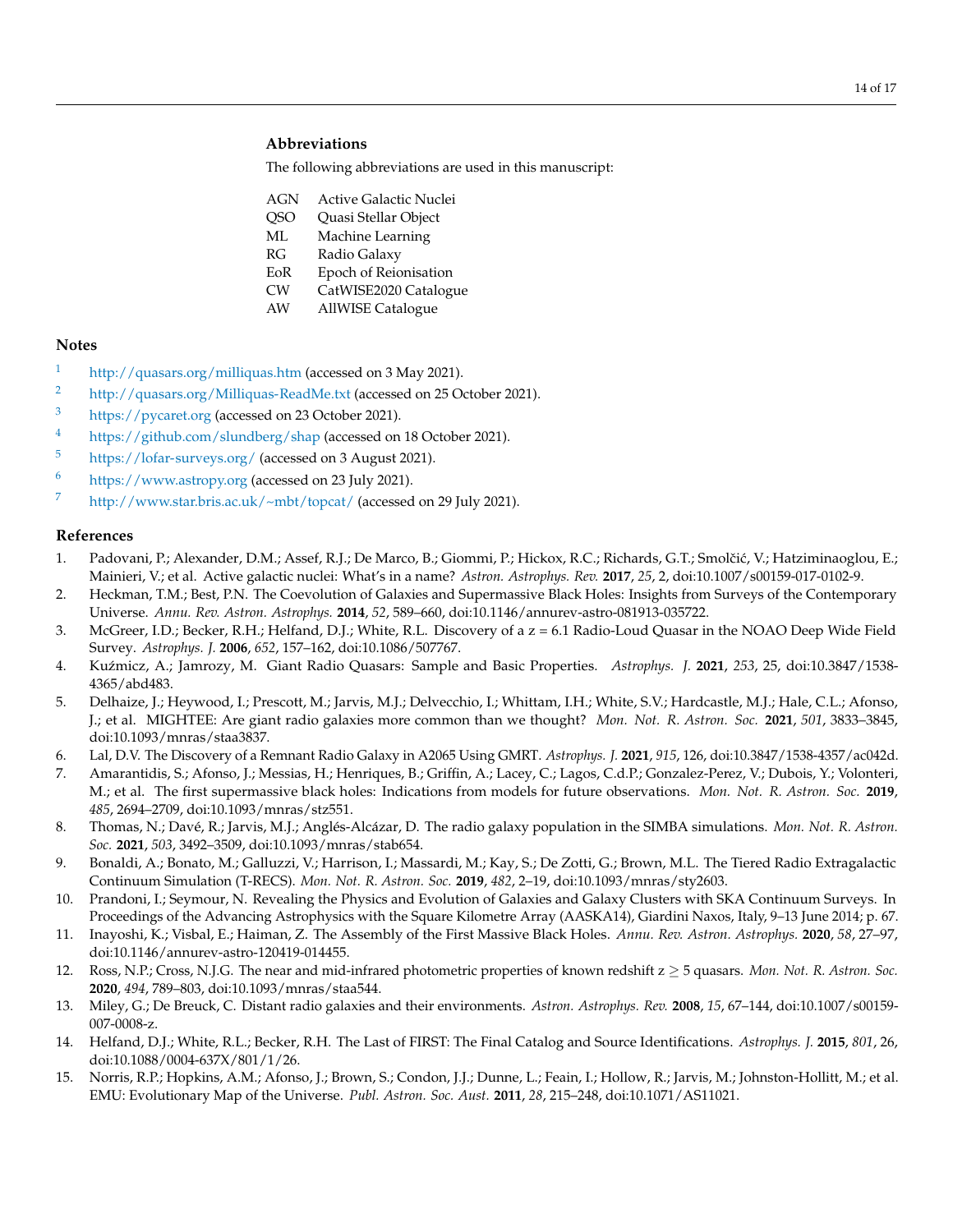- <span id="page-14-15"></span>16. Gordon, Y.A.; Boyce, M.M.; O'Dea, C.P.; Rudnick, L.; Andernach, H.; Vantyghem, A.N.; Baum, S.A.; Bui, J.P.; Dionyssiou, M. A Catalog of Very Large Array Sky Survey Epoch 1 Quick Look Components, Sources, and Host Identifications. *Res. Notes Am. Astron. Soc.* **2020**, *4*, 175, doi:10.3847/2515-5172/abbe23.
- <span id="page-14-0"></span>17. Shimwell, T.W.; Tasse, C.; Hardcastle, M.J.; Mechev, A.P.; Williams, W.L.; Best, P.N.; Röttgering, H.J.A.; Callingham, J.R.; Dijkema, T.J.; de Gasperin, F.; et al. The LOFAR Two-metre Sky Survey. II. First data release. *Astron. Astrophys.* **2019**, *622*, A1, doi:10.1051/0004- 6361/201833559.
- <span id="page-14-1"></span>18. Singh, V.; Beelen, A.; Wadadekar, Y.; Sirothia, S.; Ishwara-Chandra, C.H.; Basu, A.; Omont, A.; McAlpine, K.; Ivison, R.J.; Oliver, S.; et al. Multiwavelength characterization of faint ultra steep spectrum radio sources: A search for high-redshift radio galaxies. *Astron. Astrophys.* **2014**, *569*, A52, doi:10.1051/0004-6361/201423644.
- 19. Williams, W.L.; Calistro Rivera, G.; Best, P.N.; Hardcastle, M.J.; Röttgering, H.J.A.; Duncan, K.J.; de Gasperin, F.; Jarvis, M.J.; Miley, G.K.; Mahony, E.K.; et al. LOFAR-Boötes: Properties of high- and low-excitation radio galaxies at 0.5 < z < 2.0. *Mon. Not. R. Astron. Soc.* **2018**, *475*, 3429–3452, doi:10.1093/mnras/sty026.
- <span id="page-14-2"></span>20. Capetti, A.; Brienza, M.; Baldi, R.D.; Giovannini, G.; Morganti, R.; Hardcastle, M.J.; Rottgering, H.J.A.; Brunetti, G.F.; Best, P.N.; Miley, G. The LOFAR view of FR 0 radio galaxies. *Astron. Astrophys.* **2020**, *642*, A107, doi:10.1051/0004-6361/202038671.
- <span id="page-14-3"></span>21. Nakoneczny, S.J.; Bilicki, M.; Pollo, A.; Asgari, M.; Dvornik, A.; Erben, T.; Giblin, B.; Heymans, C.; Hildebrandt, H.; Kannawadi, A.; et al. Photometric selection and redshifts for quasars in the Kilo-Degree Survey Data Release 4. *Astron. Astrophys.* **2021**, *649*, A81, doi:10.1051/0004-6361/202039684.
- <span id="page-14-4"></span>22. Wenzl, L.; Schindler, J.T.; Fan, X.; Andika, I.T.; Bañados, E.; Decarli, R.; Jahnke, K.; Mazzucchelli, C.; Onoue, M.; Venemans, B.P.; et al. Random Forests as a Viable Method to Select and Discover High-redshift Quasars. *Astron. J.* **2021**, *162*, 72, doi:10.3847/1538- 3881/ac0254.
- <span id="page-14-5"></span>23. Ma, Z.; Xu, H.; Zhu, J.; Hu, D.; Li, W.; Shan, C.; Zhu, Z.; Gu, L.; Li, J.; Liu, C.; et al. A Machine Learning Based Morphological Classification of 14,245 Radio AGNs Selected from the Best-Heckman Sample. *Astrophys. J.* **2019**, *240*, 34, doi:10.3847/1538- 4365/aaf9a2.
- 24. Lukic, V.; Brüggen, M.; Mingo, B.; Croston, J.H.; Kasieczka, G.; Best, P.N. Morphological classification of radio galaxies: Capsule networks versus convolutional neural networks. *Mon. Not. R. Astron. Soc.* **2019**, *487*, 1729–1744, doi:10.1093/mnras/stz1289.
- 25. Mostert, R.I.J.; Duncan, K.J.; Röttgering, H.J.A.; Polsterer, K.L.; Best, P.N.; Brienza, M.; Brüggen, M.; Hardcastle, M.J.; Jurlin, N.; Mingo, B.; et al. Unveiling the rarest morphologies of the LOFAR Two-metre Sky Survey radio source population with self-organised maps. *Astron. Astrophys.* **2021**, *645*, A89, doi:10.1051/0004-6361/202038500.
- 26. Vardoulaki, E.; Jiménez Andrade, E.F.; Delvecchio, I.; Smolčić, V.; Schinnerer, E.; Sargent, M.T.; Gozaliasl, G.; Finoguenov, A.; Bondi, M.; Zamorani, G.; et al. FR-type radio sources at 3 GHz VLA-COSMOS: Relation to physical properties and large-scale environment. *Astron. Astrophys.* **2021**, *648*, A102, doi:10.1051/0004-6361/202039488.
- <span id="page-14-6"></span>27. Burhanudin, U.F.; Maund, J.R.; Killestein, T.; Ackley, K.; Dyer, M.J.; Lyman, J.; Ulaczyk, K.; Cutter, R.; Mong, Y.L.; Steeghs, D.; et al. Light-curve classification with recurrent neural networks for GOTO: dealing with imbalanced data. *Mon. Not. R. Astron. Soc.* **2021**, *505*, 4345–4361, doi:10.1093/mnras/stab1545.
- <span id="page-14-7"></span>28. Saz Parkinson, P.M.; Xu, H.; Yu, P.L.H.; Salvetti, D.; Marelli, M.; Falcone, A.D. Classification and Ranking of Fermi LAT Gamma-ray Sources from the 3FGL Catalog using Machine Learning Techniques. *Astrophys. J.* **2016**, *820*, 8, doi:10.3847/0004-637X/820/1/8.
- 29. Chiaro, G.; Salvetti, D.; La Mura, G.; Giroletti, M.; Thompson, D.J.; Bastieri, D. Blazar flaring patterns (B-FlaP) classifying blazar candidate of uncertain type in the third Fermi-LAT catalogue by artificial neural networks. *Mon. Not. R. Astron. Soc.* **2016**, *462*, 3180–3195, doi:10.1093/mnras/stw1830.
- 30. Xiao, H.B.; Cao, H.T.; Fan, J.H.; Costantin, D.; Luo, G.Y.; Pei, Z.Y. Efficient Fermi source identification with machine learning methods. *Astron. Comput.* **2020**, *32*, 100387, doi:10.1016/j.ascom.2020.100387.
- <span id="page-14-8"></span>31. Wang, C.; Bai, Y.; López-Sanjuan, C.; Yuan, H.; Wang, S.; Liu, J.; Sobral, D.; Baqui, P.O.; Martín, E.L.; Galarza, C.A.; et al. J-PLUS: Support Vector Machine Applied to STAR-GALAXY-QSOClassification. *arXiv* **2021**, arXiv:2106.12787.
- <span id="page-14-9"></span>32. Li, Y.; Ni, Y.; Croft, R.A.C.; Di Matteo, T.; Bird, S.; Feng, Y. AI-assisted superresolution cosmological simulations. *Proc. Natl. Acad. Sci. USA* **2021**, *118*, e2022038118, doi:10.1073/pnas.2022038118.
- <span id="page-14-10"></span>33. Ball, N.M.; Brunner, R.J. Data Mining and Machine Learning in Astronomy. *Int. J. Mod. Phys. D* **2010**, *19*, 1049–1106, doi:10.1142/S0218271810017160.
- <span id="page-14-11"></span>34. Baron, D. Machine Learning in Astronomy: A practical overview. *arXiv* **2019**, arXiv:1904.07248.
- <span id="page-14-12"></span>35. Goebel, R.; Chander, A.; Holzinger, K.; Lecue, F.; Akata, Z.; Stumpf, S.; Kieseberg, P.; Holzinger, A. Explainable ai: The new 42? In Proceedings of the International Cross-Domain Conference for Machine Learning and Knowledge Extraction, Hamburg, Germany, 27–30 August 2018; Springer International Publishing: Cham, Switzerland, 2018; pp. 295–303.
- <span id="page-14-13"></span>36. Roscher, R.; Bohn, B.; Duarte, M.F.; Garcke, J. Explainable Machine Learning for Scientific Insights and Discoveries. *IEEE Access* **2020**, *8*, 42200–42216, doi:10.1109/ACCESS.2020.2976199.
- <span id="page-14-14"></span>37. Shapley, L.S., A Value for n-Person Games. In *Contributions to the Theory of Games (AM-28), Volume II*; Princeton University Press: Princeton, NJ, USA, 1953; Volume 1, pp. 307–318, doi:10.1515/9781400881970-018.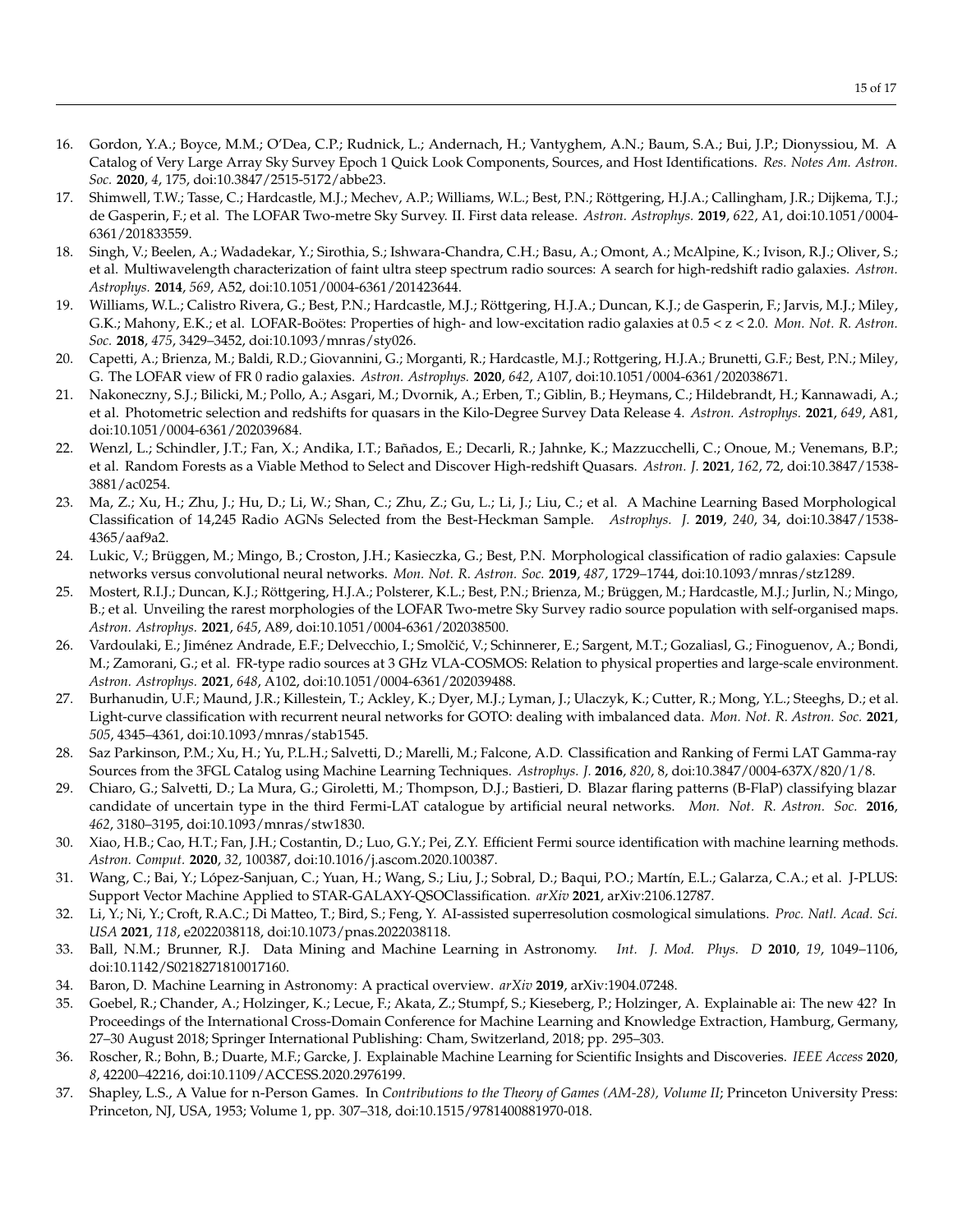- <span id="page-15-0"></span>38. Molnar, C. Interpretable Machine Learning. 2019. Available online: <https://christophm.github.io/interpretable-ml-book/> (accessed on 4 May 2021).
- <span id="page-15-1"></span>39. Marocco, F.; Eisenhardt, P.R.M.; Fowler, J.W.; Kirkpatrick, J.D.; Meisner, A.M.; Schlafly, E.F.; Stanford, S.A.; Garcia, N.; Caselden, D.; Cushing, M.C.; et al. The CatWISE2020 Catalog. *Astrophys. J.* **2021**, *253*, 8, doi:10.3847/1538-4365/abd805.
- <span id="page-15-2"></span>40. Fernique, P.; Boch, T.; Donaldson, T.; Durand, D.; O'Mullane, W.; Reinecke, M.; Taylor, M. MOC—HEALPix Multi-Order Coverage map Version 1.0. *arXiv* **2015**, arXiv:1505.02937.
- <span id="page-15-3"></span>41. Flewelling, H.A.; Magnier, E.A.; Chambers, K.C.; Heasley, J.N.; Holmberg, C.; Huber, M.E.; Sweeney, W.; Waters, C.Z.; Calamida, A.; Casertano, S.; et al. The Pan-STARRS1 Database and Data Products. *Astrophys. J.* **2020**, *251*, 7, doi:10.3847/1538-4365/abb82d.
- <span id="page-15-4"></span>42. Bianchi, L.; Shiao, B.; Thilker, D. Revised Catalog of GALEX Ultraviolet Sources. I. The All-Sky Survey: GUVcat\_AIS. *Astrophys. J.* **2017**, *230*, 24, doi:10.3847/1538-4365/aa7053.
- <span id="page-15-5"></span>43. Intema, H.T.; Jagannathan, P.; Mooley, K.P.; Frail, D.A. The GMRT 150 MHz all-sky radio survey. First alternative data release TGSS ADR1. *Astron. Astrophys.* **2017**, *598*, A78, doi:10.1051/0004-6361/201628536.
- <span id="page-15-6"></span>44. Traulsen, I.; Schwope, A.D.; Lamer, G.; Ballet, J.; Carrera, F.J.; Ceballos, M.T.; Coriat, M.; Freyberg, M.J.; Koliopanos, F.; Kurpas, J.; et al. The XMM-Newton serendipitous survey. X. The second source catalogue from overlapping XMM-Newton observations and its long-term variable content. *Astron. Astrophys.* **2020**, *641*, A137, doi:10.1051/0004-6361/202037706.
- <span id="page-15-7"></span>45. Cutri, R.M.; Skrutskie, M.F.; van Dyk, S.; Beichman, C.A.; Carpenter, J.M.; Chester, T.; Cambresy, L.; Evans, T.; Fowler, J.; Gizis, J.; et al. 2MASS All Sky Catalog of Point Sources. 2003. Available online: <https://ui.adsabs.harvard.edu/abs/2003tmc..book.....C/abstract> (accessed on 29 May 2021).
- <span id="page-15-8"></span>46. Skrutskie, M.F.; Cutri, R.M.; Stiening, R.; Weinberg, M.D.; Schneider, S.; Carpenter, J.M.; Beichman, C.; Capps, R.; Chester, T.; Elias, J.; et al. The Two Micron All Sky Survey (2MASS). *Astron. J.* **2006**, *131*, 1163–1183, doi:10.1086/498708.
- <span id="page-15-9"></span>47. Cutri, R.M.; Wright, E.L.; Conrow, T.; Fowler, J.W.; Eisenhardt, P.R.M.; Grillmair, C.; Kirkpatrick, J.D.; Masci, F.; McCallon, H.L.; Wheelock, S.L.; et al. Explanatory Supplement to the AllWISE Data Release Products. 2013. Available online: [https://ui.adsabs.](https://ui.adsabs.harvard.edu/abs/2013wise.rept....1C) [harvard.edu/abs/2013wise.rept....1C](https://ui.adsabs.harvard.edu/abs/2013wise.rept....1C) (accessed on 29 May 2021).
- <span id="page-15-10"></span>48. Flesch, E.W. The Million Quasars (Milliquas) v7.2 Catalogue, now with VLASS associations. The inclusion of SDSS-DR16Q quasars is detailed. *arXiv* **2021**, arXiv:2105.12985.
- <span id="page-15-11"></span>49. Lyke, B.W.; Higley, A.N.; McLane, J.N.; Schurhammer, D.P.; Myers, A.D.; Ross, A.J.; Dawson, K.; Chabanier, S.; Martini, P.; Busca, N.G.; et al. The Sloan Digital Sky Survey Quasar Catalog: Sixteenth Data Release. *Astrophys. J.* **2020**, *250*, 8, doi:10.3847/1538-4365/aba623.
- <span id="page-15-12"></span>50. D'Isanto, A.; Cavuoti, S.; Gieseke, F.; Polsterer, K.L. Return of the features. Efficient feature selection and interpretation for photometric redshifts. *Astron. Astrophys.* **2018**, *616*, A97, doi:10.1051/0004-6361/201833103.
- <span id="page-15-13"></span>51. Hildebrandt, H.; Arnouts, S.; Capak, P.; Moustakas, L.A.; Wolf, C.; Abdalla, F.B.; Assef, R.J.; Banerji, M.; Benítez, N.; Brammer, G.B.; et al. PHAT: PHoto-z Accuracy Testing. *Astron. Astrophys.* **2010**, *523*, A31, doi:10.1051/0004-6361/201014885.
- 52. Bernstein, G.; Huterer, D. Catastrophic photometric redshift errors: Weak-lensing survey requirements. *Mon. Not. R. Astron. Soc.* **2010**, *401*, 1399–1408, doi:10.1111/j.1365-2966.2009.15748.x.
- 53. Henghes, B.; Pettitt, C.; Thiyagalingam, J.; Hey, T.; Lahav, O. Benchmarking and scalability of machine-learning methods for photometric redshift estimation. *Mon. Not. R. Astron. Soc.* **2021**, *505*, 4847–4856, doi:10.1093/mnras/stab1513.
- <span id="page-15-14"></span>54. Brescia, M.; Cavuoti, S.; Razim, O.; Amaro, V.; Riccio, G.; Longo, G. Photometric Redshifts With Machine Learning, Lights and Shadows on a Complex Data Science Use Case. *Front. Astron. Space Sci.* **2021**, *8*, 70, doi:10.3389/fspas.2021.658229.
- <span id="page-15-15"></span>55. Ali, M. PyCaret: An Open Source, Low-Code Machine Learning Library in Python. PyCaret Version 2.3. 2020. Available online: <https://www.pycaret.org> (accessed on 23 October 2021).
- <span id="page-15-16"></span>56. Chattopadhyay, A.K. Incomplete Data in Astrostatistics. In *Wiley StatsRef: Statistics Reference Online*; American Cancer Society: Atlanta, GA, USA, 2017; pp. 1–12, https://doi.org/10.1002/9781118445112.stat07942.
- <span id="page-15-17"></span>57. Bilogur, A.; Samuelbr; Beutner, V.; Fandango, A.; Everson, B.; Chacreton, D.; Abahurire, E.J.; Mavroforakis, H.; Cruz, J.S.; Mahlke, M.; et al. ResidentMario/missingno: 0.5.0 maintenance release. *Zenodo* **2021**, doi:10.5281/zenodo.5068743.
- <span id="page-15-18"></span>58. Kursa, M.B.; Rudnicki, W.R. Feature Selection with the Boruta Package. *J. Stat. Softw. Artic.* **2010**, *36*, 1–13, doi:10.18637/jss.v036.i11.
- <span id="page-15-19"></span>59. Yeo, I.; Johnson, R.A. A new family of power transformations to improve normality or symmetry. *Biometrika* **2000**, *87*, 954–959, doi:10.1093/biomet/87.4.954.
- <span id="page-15-20"></span>60. Geurts, P.; Ernst, D.; Wehenkel, L. Extremely randomized trees. *Mach. Learn.* **2006**, *63*, 3–42, doi:10.1007/s10994-006-6226-1.
- <span id="page-15-21"></span>61. Dorogush, A.V.; Gulin, A.; Gusev, G.; Kazeev, N.; Prokhorenkova, L.O.; Vorobev, A. Fighting biases with dynamic boosting. *arXiv* **2017**, *arXiv:1706.09516*.
- <span id="page-15-22"></span>62. Dorogush, A.V.; Ershov, V.; Gulin, A. CatBoost: Gradient boosting with categorical features support. *arXiv* **2018**, *arXiv:1810.11363*.
- <span id="page-15-23"></span>63. Ke, G.; Meng, Q.; Finley, T.; Wang, T.; Chen, W.; Ma, W.; Ye, Q.; Liu, T.Y. LightGBM: A Highly Efficient Gradient Boosting Decision Tree. In *Advances in Neural Information Processing Systems*; Guyon, I., Luxburg, U.V., Bengio, S., Wallach, H., Fergus, R., Vishwanathan, S., Garnett, R., Eds.; Curran Associates, Inc.: Red Hook, NY, USA, 2017; Volume 30.